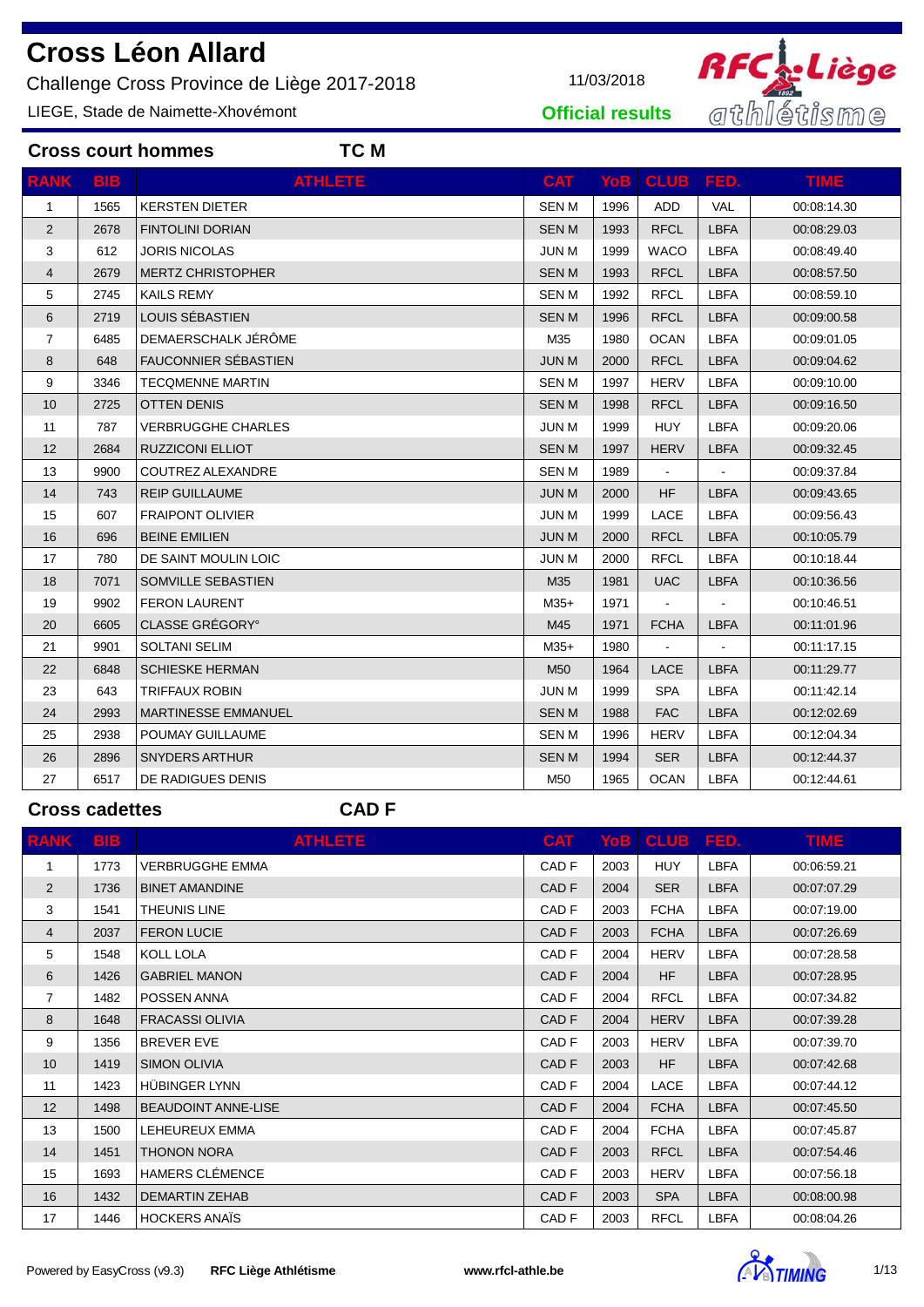Challenge Cross Province de Liège 2017-2018 11/03/2018

**Cross cadettes CAD F**

LIEGE, Stade de Naimette-Xhovémont



**Official results**

| <b>RANK</b> | <b>BIB</b> | <b>ATHLETE</b>               | <b>CAT</b>       |      | Yob   CLUB   FED. |             | <b>TIME</b> |
|-------------|------------|------------------------------|------------------|------|-------------------|-------------|-------------|
| 18          | 1486       | <b>DUVIVIER AURORE</b>       | CAD <sub>F</sub> | 2004 | HF                | <b>LBFA</b> | 00:08:08.61 |
| 19          | 1832       | <b>WILLEMS FLORENCE</b>      | CAD F            | 2003 | <b>HERV</b>       | <b>LBFA</b> | 00:08:08.90 |
| 20          | 1610       | <b>BEAUVE ANAIS</b>          | CAD F            | 2004 | <b>SPA</b>        | <b>LBFA</b> | 00:08:09.14 |
| 21          | 1456       | SACRÉ LUCIE                  | CAD F            | 2004 | <b>FCHA</b>       | <b>LBFA</b> | 00:08:20.61 |
| 22          | 1726       | <b>LECLER MANON</b>          | CAD F            | 2003 | <b>HF</b>         | <b>LBFA</b> | 00:08:29.11 |
| 23          | 1366       | THYS CHARLOTTE               | CAD F            | 2003 | <b>HERV</b>       | <b>LBFA</b> | 00:08:31.88 |
| 24          | 1740       | <b>HUYGENS CLOE</b>          | CAD <sub>F</sub> | 2003 | <b>RESC</b>       | <b>LBFA</b> | 00:08:38.27 |
| 25          | 1775       | <b>BRAGARD CHLOE</b>         | CAD F            | 2004 | <b>HERV</b>       | <b>LBFA</b> | 00:08:44.94 |
| 26          | 1848       | LEMMENS CHLOÉ                | CAD <sub>F</sub> | 2003 | <b>RFCL</b>       | <b>LBFA</b> | 00:09:11.76 |
| 27          | 1725       | <b>NIX CAMILLE</b>           | CAD F            | 2003 | <b>HF</b>         | <b>LBFA</b> | 00:09:57.90 |
| 28          | 1502       | <b>GOFFARD MORGANE</b>       | CAD <sub>F</sub> | 2004 | <b>RFCL</b>       | <b>LBFA</b> | 00:10:32.19 |
| 29          | 1676       | <b>FOGUENNE MARIE-FRANCE</b> | CAD F            | 2004 | <b>HF</b>         | <b>LBFA</b> | 00:11:06.64 |
|             |            |                              |                  |      |                   |             |             |

## **Cross cadets CAD M**

| <b>RANK</b>    | <b>BIB</b> | <b>ATHLETE</b>                 | <b>CAT</b>       | YoB  | <b>CLUB</b>    | I FED.         | <b>TIME</b> |
|----------------|------------|--------------------------------|------------------|------|----------------|----------------|-------------|
| 1              | 1460       | <b>THIRION DIEGO</b>           | CAD <sub>M</sub> | 2003 | <b>HF</b>      | <b>LBFA</b>    | 00:08:06.77 |
| 2              | 1459       | <b>CHARLET-BRIART LOUIS</b>    | CAD <sub>M</sub> | 2003 | <b>HF</b>      | <b>LBFA</b>    | 00:08:13.93 |
| 3              | 1443       | ALPESSE QUENTIN                | CAD <sub>M</sub> | 2004 | <b>FCHA</b>    | <b>LBFA</b>    | 00:08:32.64 |
| 4              | 9903       | <b>HEDBERG NIKOLAI</b>         | CAD <sub>M</sub> | 2003 |                |                | 00:08:35.26 |
| 5              | 1444       | <b>DANON JULIEN</b>            | CAD <sub>M</sub> | 2004 | <b>FCHA</b>    | <b>LBFA</b>    | 00:08:39.44 |
| 6              | 1702       | PAULISSEN GUILLAUME            | CAD <sub>M</sub> | 2003 | <b>HUY</b>     | <b>LBFA</b>    | 00:08:43.10 |
| $\overline{7}$ | 1717       | <b>DUYSINX TOM</b>             | CAD <sub>M</sub> | 2004 | <b>HUY</b>     | <b>LBFA</b>    | 00:08:50.50 |
| 8              | 1440       | <b>SCHODER HUGO</b>            | CAD <sub>M</sub> | 2004 | <b>FCHA</b>    | <b>LBFA</b>    | 00:08:51.22 |
| 9              | 9904       | <b>HEDBERG SEBASTIAN</b>       | CAD <sub>M</sub> | 2003 | $\blacksquare$ | $\blacksquare$ | 00:08:53.56 |
| 10             | 1719       | <b>GOULARD CHARLES ANTOINE</b> | CAD <sub>M</sub> | 2003 | <b>RFCL</b>    | <b>LBFA</b>    | 00:09:04.95 |
| 11             | 1472       | <b>BAUDOUX ALEXANDRE</b>       | CAD M            | 2003 | <b>HF</b>      | <b>LBFA</b>    | 00:09:06.37 |
| 12             | 1627       | <b>MATERNE EDWARD</b>          | CAD <sub>M</sub> | 2004 | <b>ATC</b>     | <b>LBFA</b>    | 00:09:06.66 |
| 13             | 1937       | <b>OLIVIER BASTIEN</b>         | CAD <sub>M</sub> | 2004 | <b>FCHA</b>    | <b>LBFA</b>    | 00:09:08.88 |
| 14             | 1740       | <b>ALDENHOFF ARTHUR</b>        | CAD <sub>M</sub> | 2003 | <b>HERV</b>    | <b>LBFA</b>    | 00:09:18.62 |
| 15             | 1441       | <b>GAVA ARTURO</b>             | CAD <sub>M</sub> | 2004 | <b>FCHA</b>    | <b>LBFA</b>    | 00:09:22.01 |
| 16             | 1372       | <b>JEUKENNE MARTIN</b>         | CAD <sub>M</sub> | 2003 | <b>HERV</b>    | <b>LBFA</b>    | 00:09:26.37 |
| 17             | 1554       | <b>SPAILIER ULRIC</b>          | CAD M            | 2004 | <b>SPA</b>     | <b>LBFA</b>    | 00:09:28.35 |
| 18             | 1507       | VANGEEBERGEN HUGO              | CAD <sub>M</sub> | 2004 | <b>RFCL</b>    | <b>LBFA</b>    | 00:09:44.45 |
| 19             | 1487       | <b>OMAZIC ANTOINE</b>          | CAD M            | 2003 | <b>RFCL</b>    | <b>LBFA</b>    | 00:09:52.91 |
| 20             | 1557       | <b>SCHIESKE MAXIME</b>         | CAD <sub>M</sub> | 2004 | LACE           | <b>LBFA</b>    | 00:09:56.34 |
| 21             | 1670       | <b>STINI ZACARIA</b>           | CAD M            | 2004 | <b>HF</b>      | <b>LBFA</b>    | 00:09:56.65 |
| 22             | 1432       | PIEDBOEUF MAXIME               | CAD <sub>M</sub> | 2004 | <b>RFCL</b>    | <b>LBFA</b>    | 00:10:00.83 |
| 23             | 1433       | PIERRET TOM                    | CAD M            | 2003 | <b>RFCL</b>    | <b>LBFA</b>    | 00:10:15.14 |
| 24             | 1370       | <b>ASA ERIM</b>                | CAD <sub>M</sub> | 2004 | <b>HERV</b>    | <b>LBFA</b>    | 00:10:45.34 |

**Cross scolaires hommes SCO M**

| <b>RANK</b>    | <b>BB</b> | <b>ATHLETE</b>         | <b>CAT</b>       |      | Yob   CLUB   FED. |             | <b>TIME</b> |
|----------------|-----------|------------------------|------------------|------|-------------------|-------------|-------------|
|                | 3153      | <b>HOLPER NICLAS</b>   | SCO M            | 2002 | <b>HF</b>         | LBFA        | 00:18:10.51 |
| 2              | 3113      | QUERINJEAN RUBEN       | SCO <sub>M</sub> | 2001 | <b>WACO</b>       | <b>LBFA</b> | 00:18:12.49 |
| 3              | 3286      | CABO ADRIEN            | SCO M            | 2002 | HF                | LBFA        | 00:18:22.18 |
| $\overline{4}$ | 3204      | <b>PIRNAY JULIEN</b>   | SCO M            | 2001 | <b>FCHA</b>       | <b>LBFA</b> | 00:18:29.16 |
| 5              | 3185      | <b>GROULARD MARTIN</b> | SCO M            | 2001 | <b>HF</b>         | LBFA        | 00:18:33.61 |
| 6              | 3178      | <b>CLASSE ANTHONY</b>  | SCO M            | 2001 | <b>FCHA</b>       | LBFA        | 00:18:45.29 |

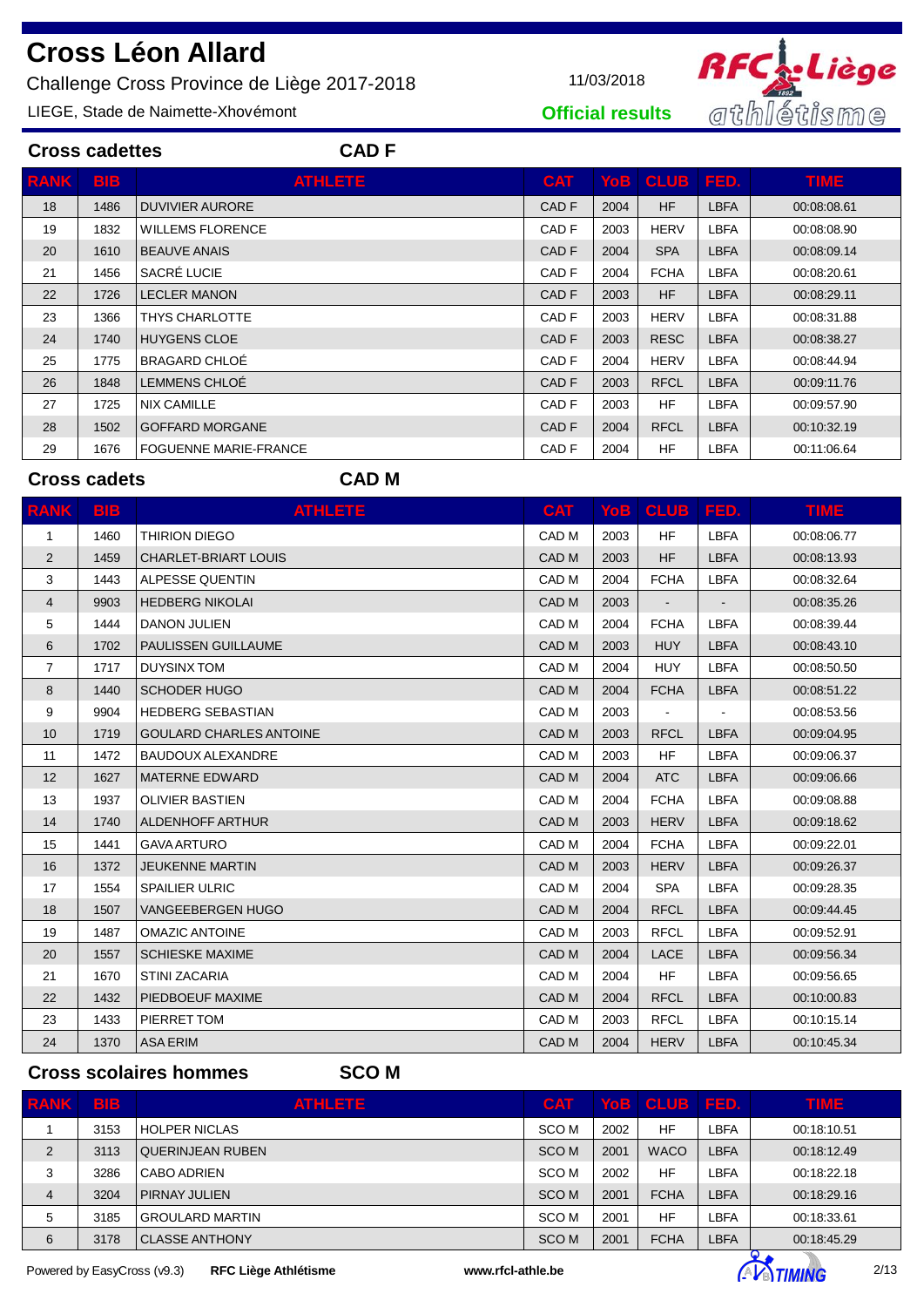Challenge Cross Province de Liège 2017-2018 11/03/2018

LIEGE, Stade de Naimette-Xhovémont



**Official results**

|                 | <b>Cross scolaires hommes</b><br><b>SCOM</b> |                          |                  |      |                   |             |             |  |  |  |  |
|-----------------|----------------------------------------------|--------------------------|------------------|------|-------------------|-------------|-------------|--|--|--|--|
| <b>RANK</b>     | <b>BIB</b>                                   | <b>ATHLETE</b>           | <b>CAT</b>       |      | YoB   CLUB   FED. |             | <b>TIME</b> |  |  |  |  |
| 7               | 3157                                         | JENNEN THOMAS            | SCO <sub>M</sub> | 2002 | <b>RFCL</b>       | <b>LBFA</b> | 00:18:53.65 |  |  |  |  |
| 8               | 3162                                         | <b>CAMBRESIER MAXIME</b> | <b>SCOM</b>      | 2002 | <b>RFCL</b>       | <b>LBFA</b> | 00:18:59.98 |  |  |  |  |
| 9               | 3192                                         | DUVIVIER ARNAUD          | SCO M            | 2002 | <b>HF</b>         | <b>LBFA</b> | 00:19:20.38 |  |  |  |  |
| 10 <sup>°</sup> | 3110                                         | <b>HAYON YANN</b>        | <b>SCOM</b>      | 2002 | <b>HF</b>         | <b>LBFA</b> | 00:19:25.69 |  |  |  |  |
| 11              | 3287                                         | TILMAN GILLES            | SCO <sub>M</sub> | 2001 | <b>FCHA</b>       | LBFA        | 00:19:37.63 |  |  |  |  |
| 12              | 3454                                         | <b>RENARD MARTIN</b>     | SCO <sub>M</sub> | 2002 | <b>FAC</b>        | <b>LBFA</b> | 00:19:39.15 |  |  |  |  |
| 13              | 3353                                         | <b>VLASSIS LAURENT</b>   | SCO M            | 2002 | <b>RFCL</b>       | <b>LBFA</b> | 00:19:40.21 |  |  |  |  |
| 14              | 3294                                         | DEHARRE MATHIEU          | <b>SCOM</b>      | 2002 | <b>SER</b>        | <b>LBFA</b> | 00:21:16.70 |  |  |  |  |
| 15              | 3174                                         | <b>DAUBIOUL FLORENT</b>  | SCO M            | 2001 | <b>RFCL</b>       | LBFA        | 00:21:37.49 |  |  |  |  |
| 16              | 3198                                         | DELVAUX LOIC             | SCO <sub>M</sub> | 2002 | <b>RFCL</b>       | <b>LBFA</b> | 00:22:12.65 |  |  |  |  |
| 17              | 3165                                         | <b>COURARD BAPTISTE</b>  | SCO <sub>M</sub> | 2001 | <b>SPA</b>        | LBFA        | 00:22:28.67 |  |  |  |  |

### **Cross scolaires dames SCO F**

| <b>RANK</b>    | <b>BIB</b> | <b>ATHLETE</b>          | <b>CAT</b>       |      | YoB   CLUB   FED. |             | <b>TIME</b> |
|----------------|------------|-------------------------|------------------|------|-------------------|-------------|-------------|
|                | 3729       | <b>HOCK COLINE</b>      | SCO <sub>F</sub> | 2001 | <b>FCHA</b>       | <b>LBFA</b> | 00:10:38.18 |
| $\overline{2}$ | 3503       | <b>REUL JULIETTE</b>    | SCO <sub>F</sub> | 2002 | <b>RFCL</b>       | <b>LBFA</b> | 00:10:44.94 |
| 3              | 3462       | BREVER CHLOÉ            | SCO <sub>F</sub> | 2001 | <b>HERV</b>       | <b>LBFA</b> | 00:10:52.74 |
| 4              | 3539       | <b>BOLDO SOPHIE</b>     | SCO <sub>F</sub> | 2002 | <b>HF</b>         | <b>LBFA</b> | 00:10:58.32 |
| 5              | 3455       | AHN ZOÉ                 | SCO <sub>F</sub> | 2002 | LACE              | <b>LBFA</b> | 00:11:07.59 |
| 6              | 3682       | DEWILDE CHLOÉ           | SCO <sub>F</sub> | 2001 | <b>RFCL</b>       | <b>LBFA</b> | 00:11:33.31 |
| 7              | 3524       | <b>BUIS ÉLEA</b>        | SCO <sub>F</sub> | 2001 | <b>FCHA</b>       | <b>LBFA</b> | 00:11:47.01 |
| 8              | 3704       | <b>WILLEMSENS EMMA</b>  | SCO <sub>F</sub> | 2002 | <b>HERV</b>       | <b>LBFA</b> | 00:12:34.04 |
| 9              | 3555       | <b>MARITANO ALICIA</b>  | SCO <sub>F</sub> | 2002 | <b>HF</b>         | <b>LBFA</b> | 00:13:15.57 |
| 10             | 4122       | <b>DELTOUR JENNIFER</b> | SCO <sub>F</sub> | 2001 | <b>RFCL</b>       | <b>LBFA</b> | 00:13:29.47 |
| 11             | 3682       | DEWILDE CHLOÉ           | SCO <sub>F</sub> | 2001 | <b>RFCL</b>       | <b>LBFA</b> | 00:13:31.93 |

**Cross juniores dames JUN F**

| <b>RANK</b>    | <b>BIB</b> | <b>ATHLETE</b>         | <b>CAT</b>   |      | Yob   CLUB   FED. |             | <b>TIME</b> |
|----------------|------------|------------------------|--------------|------|-------------------|-------------|-------------|
|                | 722        | FRANCKART CORENTINE    | JUN F        | 2000 | HUY               | LBFA        | 00:18:11.63 |
| $\overline{2}$ | 873        | CLAES MATHILDE         | <b>JUN F</b> | 1999 | RFCL              | LBFA        | 00:19:01.54 |
| 3              | 618        | MANSART CHARLINE       | <b>JUNF</b>  | 2000 | <b>FCHA</b>       | LBFA        | 00:19:37.33 |
| $\overline{4}$ | 590        | <b>JENNEN VICTORIA</b> | <b>JUNF</b>  | 2000 | <b>RFCL</b>       | <b>LBFA</b> | 00:19:54.30 |
| 5              | 783        | LOPEZ-NAVA PAULINE     | <b>JUNF</b>  | 1999 | <b>SER</b>        | LBFA        | 00:20:42.88 |

## **Cross seniores dames SEN F**

| <b>RANK</b> | <b>BIB</b> | <b>ATHLETE</b>         | <b>CAT</b>  |      | YoB   CLUB   FED. |             | <b>TIME</b> |
|-------------|------------|------------------------|-------------|------|-------------------|-------------|-------------|
|             | 2119       | PHILIPPE CAMILLE       | <b>SENF</b> | 1998 | <b>WACO</b>       | LBFA        | 00:16:51.86 |
| 2           | 2120       | DE COCK FLORENCE       | <b>SENF</b> | 1992 | <b>WACO</b>       | <b>LBFA</b> | 00:17:22.23 |
| 3           | 2129       | <b>COOSEMANS MARIE</b> | <b>SENF</b> | 1996 | <b>SPA</b>        | LBFA        | 00:18:20.23 |
| 4           | 2193       | <b>MOSTERT PAULINE</b> | <b>SENF</b> | 1997 | <b>HF</b>         | <b>LBFA</b> | 00:18:35.13 |
| 5           | 2142       | VAN LANCKER JORDANA    | <b>SENF</b> | 1992 | <b>HF</b>         | LBFA        | 00:18:49.14 |
| 6           | 2151       | <b>CLASSE AMANDINE</b> | <b>SENF</b> | 1995 | <b>FCHA</b>       | <b>LBFA</b> | 00:19:07.98 |
|             | 2205       | DEL FORNO AMÉLIE       | <b>SENF</b> | 1994 | <b>ARCH</b>       | LBFA        | 00:20:06.75 |

## **Cross masters dames W35+**

| <b>RANK</b> | <b>BIB</b> | <b>ATHLETE</b> | <b>CAT</b> |      | Yob   CLUB   FED. |      | nime        |
|-------------|------------|----------------|------------|------|-------------------|------|-------------|
|             | 4026       | HOST SANDRINE  | W40        | 1975 | <b>RFCL</b>       | _BFA | 00:16:19.67 |
|             | 4288       | DETREZ MARTINE | W45        | 1970 | <b>RFCL</b>       | _BFA | 00:17:29.75 |

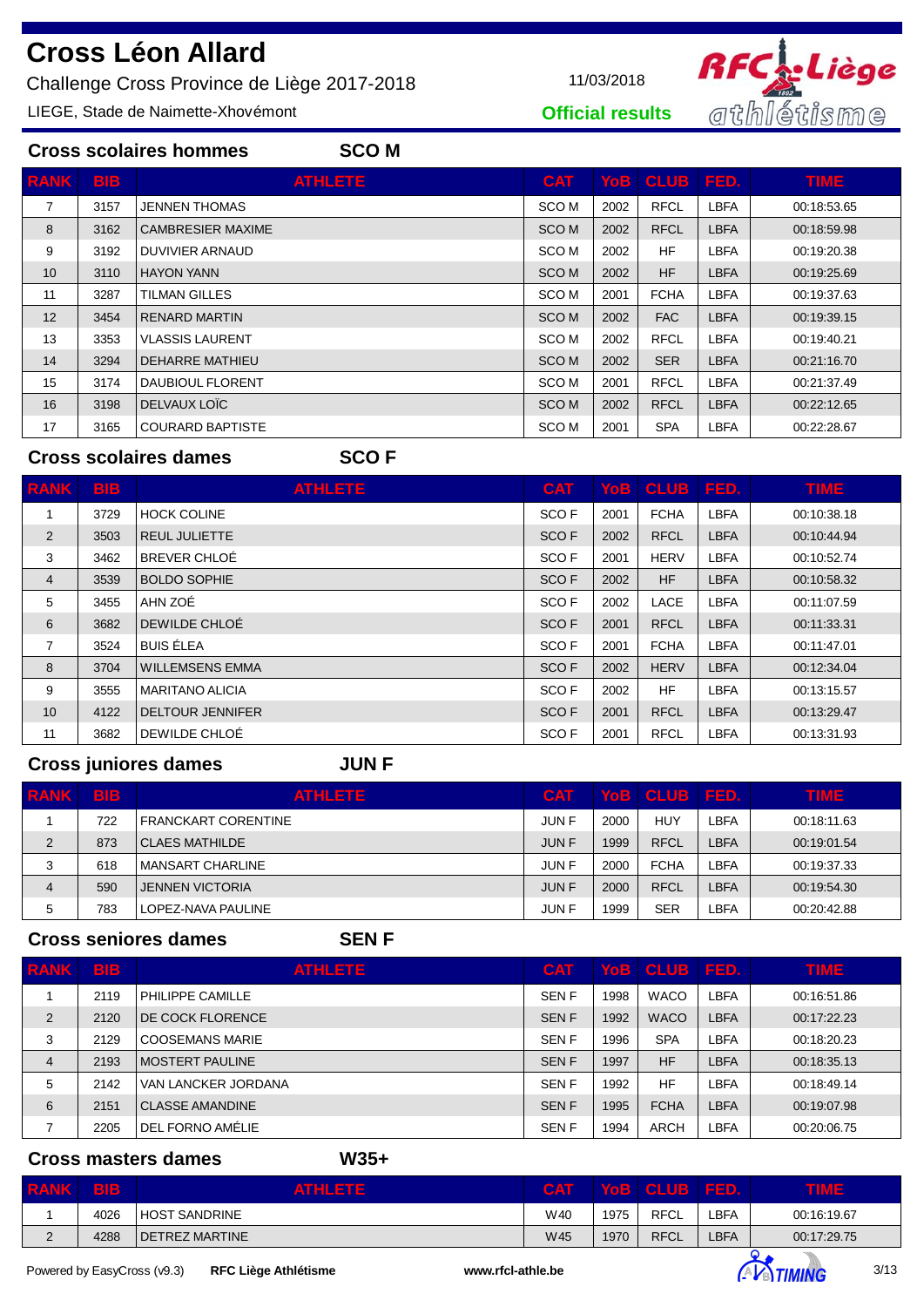Challenge Cross Province de Liège 2017-2018 11/03/2018

LIEGE, Stade de Naimette-Xhovémont



**Official results**

|                |            | $W35+$<br><b>Cross masters dames</b> |                 |      |                   |             |             |
|----------------|------------|--------------------------------------|-----------------|------|-------------------|-------------|-------------|
| <b>RANK</b>    | <b>BIB</b> | <b>ATHLETE</b>                       | <b>CAT</b>      |      | Yob   CLUB   FED. |             | <b>TIME</b> |
| 3              | 4020       | <b>MENTEN RENEE</b>                  | W35             | 1978 | <b>WACO</b>       | LBFA        | 00:18:37.96 |
| $\overline{4}$ | 4107       | PHILIS LAMBRIRY <sup>®</sup>         | W40             | 1973 | <b>RFCL</b>       | <b>LBFA</b> | 00:19:14.56 |
| 5              | 4416       | <b>VERITER VANESSA</b>               | W40             | 1977 | <b>RFCL</b>       | LBFA        | 00:19:43.16 |
| 6              | 4095       | <b>BELLIERE SYLVIE</b>               | W40             | 1974 | <b>FCHA</b>       | <b>LBFA</b> | 00:19:53.53 |
| 7              | 4238       | DRESSENS LAURENCE                    | W40             | 1975 | <b>FAC</b>        | LBFA        | 00:20:25.92 |
| 8              | 4201       | <b>FRANSSEN GEORGETTE</b>            | W <sub>55</sub> | 1960 | <b>LACE</b>       | <b>LBFA</b> | 00:20:42.88 |
| 9              | 4055       | <b>METTENS ANNE</b>                  | W <sub>50</sub> | 1964 | <b>OCAN</b>       | LBFA        | 00:20:42.88 |

## **Cross benjamines dames BEN F**

| <b>RANK</b> | <b>BIB</b> | <b>ATHLETE</b>             | <b>CAT</b>       |      | YoB   CLUB   FED.        |                | <b>TIME</b> |
|-------------|------------|----------------------------|------------------|------|--------------------------|----------------|-------------|
| 1           | 2538       | WINTQUIN MAYA              | <b>BENF</b>      | 2009 | <b>SPA</b>               | <b>LBFA</b>    | 00:02:37.93 |
| 2           | 2682       | <b>FICHER VIOLETTE</b>     | <b>BENF</b>      | 2009 | <b>HERV</b>              | <b>LBFA</b>    | 00:02:38.34 |
| 3           | 2370       | <b>LESENFANTS LENA</b>     | <b>BENF</b>      | 2009 | <b>SPA</b>               | <b>LBFA</b>    | 00:02:39.83 |
| 4           | 2447       | <b>LEPOINT SOLENE</b>      | <b>BENF</b>      | 2009 | <b>RFCL</b>              | <b>LBFA</b>    | 00:02:41.28 |
| 5           | 2663       | KITOKO KIMYA ZAWIYA        | <b>BENF</b>      | 2010 | HF                       | LBFA           | 00:02:41.68 |
| 6           | 2318       | NICOLAÏ FLAVIE             | <b>BENF</b>      | 2009 | <b>HERV</b>              | <b>LBFA</b>    | 00:02:44.35 |
| 7           | 2612       | POSTIAU LUCIE              | <b>BENF</b>      | 2010 | <b>RFCL</b>              | LBFA           | 00:02:45.80 |
| 8           | 2832       | LAURENT ALEXANDRA          | <b>BENF</b>      | 2009 | <b>HERV</b>              | <b>LBFA</b>    | 00:02:49.68 |
| 9           | 2639       | PIETTE MAÉ                 | BEN F            | 2010 | <b>HF</b>                | <b>LBFA</b>    | 00:02:51.04 |
| 10          | 2949       | <b>GASIA NOÉMIE</b>        | <b>BENF</b>      | 2009 | <b>WACO</b>              | <b>LBFA</b>    | 00:02:52.97 |
| 11          | 2320       | THYS CAMILLE               | <b>BENF</b>      | 2009 | <b>HERV</b>              | LBFA           | 00:02:53.31 |
| 12          | 2323       | <b>VANKERCKHOVEN RONJA</b> | <b>BENF</b>      | 2009 | LACE                     | <b>LBFA</b>    | 00:02:55.05 |
| 13          | 2786       | DIKRANIAN ZOE              | <b>BENF</b>      | 2009 | <b>WACO</b>              | LBFA           | 00:02:56.01 |
| 14          | 2312       | <b>MOOR JULIA</b>          | <b>BENF</b>      | 2009 | <b>WACO</b>              | <b>LBFA</b>    | 00:02:57.17 |
| 15          | 2594       | <b>GROSJEAN ELOÏSE</b>     | <b>BENF</b>      | 2009 | <b>MALM</b>              | <b>LBFA</b>    | 00:02:58.26 |
| 16          | 5975       | <b>ABIDI LILIA</b>         | PUP <sub>F</sub> | 2008 | $\blacksquare$           | $\blacksquare$ | 00:02:59.85 |
| 17          | 2620       | NICOLET MARGOT             | BEN F            | 2009 | <b>SPA</b>               | LBFA           | 00:03:00.80 |
| 18          | 3042       | EL MOUADEN AYA             | <b>BENF</b>      | 2009 | <b>RFCL</b>              | <b>LBFA</b>    | 00:03:01.24 |
| 19          | 2687       | DEBATTY OLIVIA             | <b>BENF</b>      | 2009 | <b>SER</b>               | LBFA           | 00:03:01.83 |
| 20          | 2595       | <b>DETHIER EMMA</b>        | <b>BENF</b>      | 2010 | <b>MALM</b>              | <b>LBFA</b>    | 00:03:02.30 |
| 21          | 2392       | <b>VANSTEEN MAELYS</b>     | BEN F            | 2009 | <b>RFCL</b>              | LBFA           | 00:03:02.56 |
| 22          | 3001       | <b>CHERKI NOURE</b>        | <b>BENF</b>      | 2010 | <b>RFCL</b>              | <b>LBFA</b>    | 00:03:02.81 |
| 23          | 2820       | DELVENNE VALENTINE         | BEN F            | 2009 | <b>WACO</b>              | LBFA           | 00:03:03.06 |
| 24          | 9953       | <b>DECOCK CLEMENCE</b>     | <b>BENF</b>      | 2009 | $\overline{\phantom{a}}$ |                | 00:03:03.40 |
| 25          | 9955       | <b>VADERPOORTEN ALICE</b>  | <b>BENF</b>      | 2009 | $\blacksquare$           |                | 00:03:04.65 |
| 26          | 9954       | <b>DECOCK ROSE</b>         | <b>BENF</b>      | 2009 |                          |                | 00:03:04.98 |
| 27          | 2363       | <b>GABRIEL JUSTINE</b>     | <b>BENF</b>      | 2009 | HF                       | LBFA           | 00:03:07.54 |
| 28          | 2725       | <b>ELBOUSTANE IDRISSI</b>  | <b>BENF</b>      | 2009 | <b>RFCL</b>              | <b>LBFA</b>    | 00:03:08.71 |
| 29          | 2660       | KABEYA WAZA EDEN           | <b>BENF</b>      | 2009 | <b>RFCL</b>              | LBFA           | 00:03:09.08 |
| 30          | 2477       | VOOS ANAIS                 | BEN F            | 2010 | <b>FCHA</b>              | <b>LBFA</b>    | 00:03:09.91 |
| 31          | 2887       | PHILIPPART LOLA            | <b>BENF</b>      | 2010 | HF                       | LBFA           | 00:03:10.19 |
| 32          | 2449       | <b>KOLL MANON</b>          | <b>BENF</b>      | 2010 | <b>HERV</b>              | LBFA           | 00:03:10.53 |
| 33          | 2641       | <b>BARTHOLOME AUDE</b>     | <b>BENF</b>      | 2009 | <b>HF</b>                | <b>LBFA</b>    | 00:03:10.84 |
| 34          | 2706       | <b>KEMPINAIRE FLAVIE</b>   | <b>BENF</b>      | 2010 | <b>FCHA</b>              | <b>LBFA</b>    | 00:03:11.76 |
| 35          | 2999       | ALLAOUI ALAA               | <b>BENF</b>      | 2009 | <b>RFCL</b>              | <b>LBFA</b>    | 00:03:13.06 |
| 36          | 3057       | SIDAONI SADJO SHERYL       | <b>BENF</b>      | 2009 | <b>SER</b>               | <b>LBFA</b>    | 00:03:13.35 |
| 37          | 2715       | OFFERMANN VICTOIRE         | <b>BENF</b>      | 2009 | <b>HERV</b>              | <b>LBFA</b>    | 00:03:13.62 |

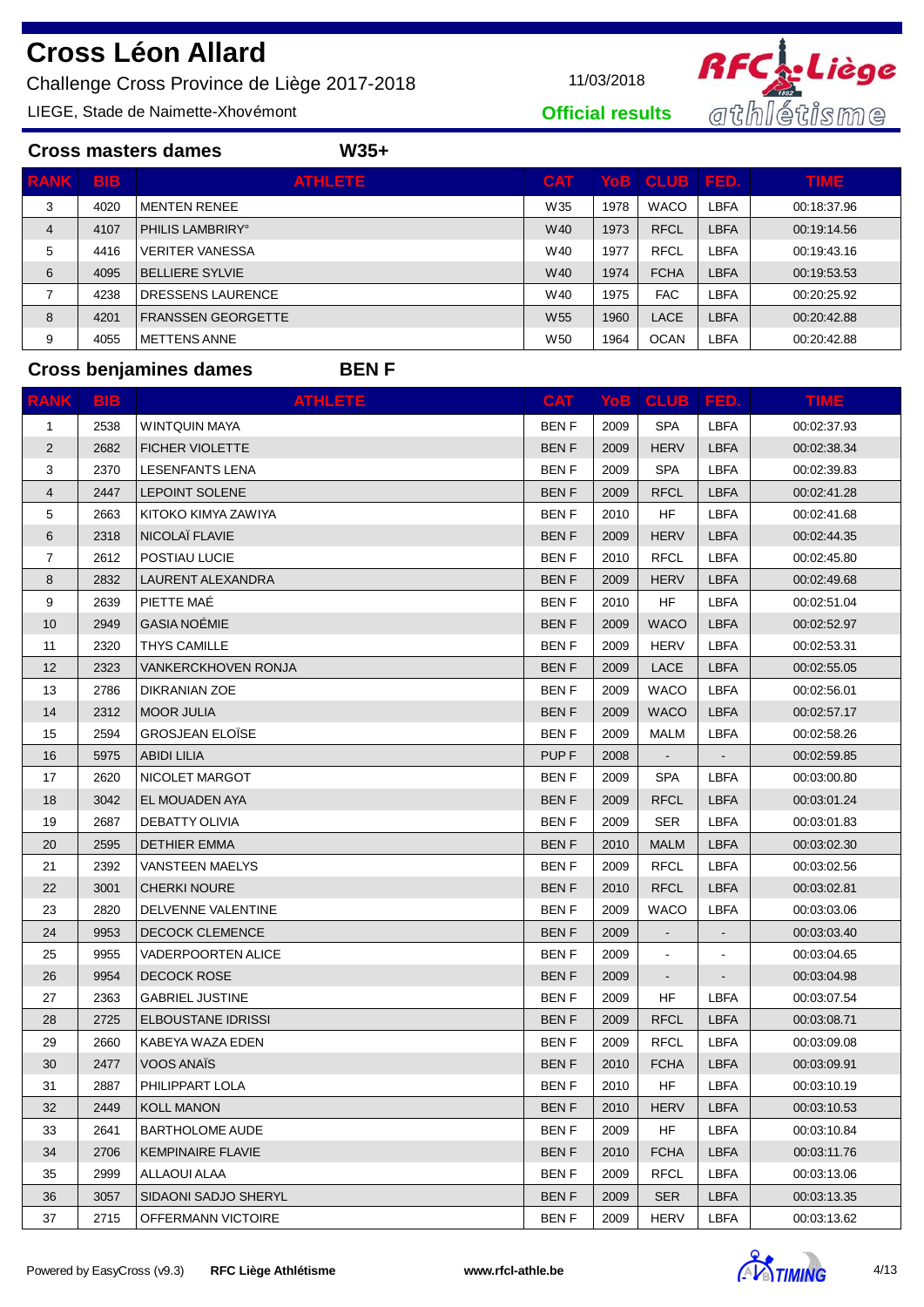Challenge Cross Province de Liège 2017-2018 11/03/2018

**Cross benjamines dames BEN F**

LIEGE, Stade de Naimette-Xhovémont



**Official results**

| <b>ATHLETE</b><br><b>BIB</b><br>YoB   CLUB   FED.<br><b>TIME</b><br>RANK<br><b>CAT</b><br><b>BENF</b><br>38<br>9963<br><b>VAN GANS NORA</b><br>2009<br>00:03:13.96<br>$\overline{\phantom{a}}$<br><b>FCHA</b><br>2409<br><b>COLLIGNON LUCIE</b><br><b>BENF</b><br>LBFA<br>39<br>2010<br>00:03:14.23<br><b>RFCL</b><br><b>LBFA</b><br>2402<br><b>BERNIER ROMANE</b><br><b>BENF</b><br>2010<br>40<br>00:03:15.29<br>HF.<br>LBFA<br><b>MARITANO CORALINE</b><br><b>BENF</b><br>2009<br>00:03:16.61<br>41<br>2393<br>PROTAIN MAËLYS<br><b>BENF</b><br><b>LBFA</b><br>42<br>2825<br><b>FCHA</b><br>00:03:18.20<br>2010<br><b>ROUBI ANISSA</b><br><b>BENF</b><br><b>RFCL</b><br>LBFA<br>43<br>2491<br>2010<br>00:03:19.21<br>WILLEMS ZOÉ<br><b>LACE</b><br><b>BENF</b><br><b>LBFA</b><br>44<br>2359<br>00:03:20.46<br>2010<br><b>LBFA</b><br><b>GARCIA-CABALIE SARAH</b><br><b>BENF</b><br><b>FCHA</b><br>45<br>3035<br>2009<br>00:03:20.92<br>MIESSEN INÈS<br><b>BENF</b><br><b>HUY</b><br><b>LBFA</b><br>46<br>2580<br>2010<br>00:03:21.32<br><b>DOCKIER MANON</b><br><b>RFCL</b><br><b>LBFA</b><br>2401<br><b>BENF</b><br>47<br>2010<br>00:03:26.97<br>48<br>9958<br><b>JEHAES ELEANORE</b><br><b>BENF</b><br>2010<br>00:03:28.80<br><b>CALLEGARI CAMILLE</b><br><b>BENF</b><br><b>RFCL</b><br>LBFA<br>49<br>2931<br>2010<br>00:03:30.25<br><b>DIALLO AISSATA</b><br><b>BENF</b><br><b>RFCL</b><br><b>LBFA</b><br>2010<br>00:03:36.61<br>50<br>2410<br>LBFA<br><b>CHATELAIN LUCIE</b><br><b>BENF</b><br><b>FCHA</b><br>00:03:40.38<br>51<br>2981<br>2010<br>PIERETTI SOFIA<br><b>BENF</b><br>LACE<br><b>LBFA</b><br>52<br>2322<br>2010<br>00:03:46.44<br>DEFAYS LOUVE<br><b>RFCL</b><br><b>LBFA</b><br>53<br>2945<br><b>BENF</b><br>2010<br>00:03:49.01 |  |  |  |  |
|------------------------------------------------------------------------------------------------------------------------------------------------------------------------------------------------------------------------------------------------------------------------------------------------------------------------------------------------------------------------------------------------------------------------------------------------------------------------------------------------------------------------------------------------------------------------------------------------------------------------------------------------------------------------------------------------------------------------------------------------------------------------------------------------------------------------------------------------------------------------------------------------------------------------------------------------------------------------------------------------------------------------------------------------------------------------------------------------------------------------------------------------------------------------------------------------------------------------------------------------------------------------------------------------------------------------------------------------------------------------------------------------------------------------------------------------------------------------------------------------------------------------------------------------------------------------------------------------------------------------------------------------------------------------------------------------------------------------------------------------------|--|--|--|--|
|                                                                                                                                                                                                                                                                                                                                                                                                                                                                                                                                                                                                                                                                                                                                                                                                                                                                                                                                                                                                                                                                                                                                                                                                                                                                                                                                                                                                                                                                                                                                                                                                                                                                                                                                                      |  |  |  |  |
|                                                                                                                                                                                                                                                                                                                                                                                                                                                                                                                                                                                                                                                                                                                                                                                                                                                                                                                                                                                                                                                                                                                                                                                                                                                                                                                                                                                                                                                                                                                                                                                                                                                                                                                                                      |  |  |  |  |
|                                                                                                                                                                                                                                                                                                                                                                                                                                                                                                                                                                                                                                                                                                                                                                                                                                                                                                                                                                                                                                                                                                                                                                                                                                                                                                                                                                                                                                                                                                                                                                                                                                                                                                                                                      |  |  |  |  |
|                                                                                                                                                                                                                                                                                                                                                                                                                                                                                                                                                                                                                                                                                                                                                                                                                                                                                                                                                                                                                                                                                                                                                                                                                                                                                                                                                                                                                                                                                                                                                                                                                                                                                                                                                      |  |  |  |  |
|                                                                                                                                                                                                                                                                                                                                                                                                                                                                                                                                                                                                                                                                                                                                                                                                                                                                                                                                                                                                                                                                                                                                                                                                                                                                                                                                                                                                                                                                                                                                                                                                                                                                                                                                                      |  |  |  |  |
|                                                                                                                                                                                                                                                                                                                                                                                                                                                                                                                                                                                                                                                                                                                                                                                                                                                                                                                                                                                                                                                                                                                                                                                                                                                                                                                                                                                                                                                                                                                                                                                                                                                                                                                                                      |  |  |  |  |
|                                                                                                                                                                                                                                                                                                                                                                                                                                                                                                                                                                                                                                                                                                                                                                                                                                                                                                                                                                                                                                                                                                                                                                                                                                                                                                                                                                                                                                                                                                                                                                                                                                                                                                                                                      |  |  |  |  |
|                                                                                                                                                                                                                                                                                                                                                                                                                                                                                                                                                                                                                                                                                                                                                                                                                                                                                                                                                                                                                                                                                                                                                                                                                                                                                                                                                                                                                                                                                                                                                                                                                                                                                                                                                      |  |  |  |  |
|                                                                                                                                                                                                                                                                                                                                                                                                                                                                                                                                                                                                                                                                                                                                                                                                                                                                                                                                                                                                                                                                                                                                                                                                                                                                                                                                                                                                                                                                                                                                                                                                                                                                                                                                                      |  |  |  |  |
|                                                                                                                                                                                                                                                                                                                                                                                                                                                                                                                                                                                                                                                                                                                                                                                                                                                                                                                                                                                                                                                                                                                                                                                                                                                                                                                                                                                                                                                                                                                                                                                                                                                                                                                                                      |  |  |  |  |
|                                                                                                                                                                                                                                                                                                                                                                                                                                                                                                                                                                                                                                                                                                                                                                                                                                                                                                                                                                                                                                                                                                                                                                                                                                                                                                                                                                                                                                                                                                                                                                                                                                                                                                                                                      |  |  |  |  |
|                                                                                                                                                                                                                                                                                                                                                                                                                                                                                                                                                                                                                                                                                                                                                                                                                                                                                                                                                                                                                                                                                                                                                                                                                                                                                                                                                                                                                                                                                                                                                                                                                                                                                                                                                      |  |  |  |  |
|                                                                                                                                                                                                                                                                                                                                                                                                                                                                                                                                                                                                                                                                                                                                                                                                                                                                                                                                                                                                                                                                                                                                                                                                                                                                                                                                                                                                                                                                                                                                                                                                                                                                                                                                                      |  |  |  |  |
|                                                                                                                                                                                                                                                                                                                                                                                                                                                                                                                                                                                                                                                                                                                                                                                                                                                                                                                                                                                                                                                                                                                                                                                                                                                                                                                                                                                                                                                                                                                                                                                                                                                                                                                                                      |  |  |  |  |
|                                                                                                                                                                                                                                                                                                                                                                                                                                                                                                                                                                                                                                                                                                                                                                                                                                                                                                                                                                                                                                                                                                                                                                                                                                                                                                                                                                                                                                                                                                                                                                                                                                                                                                                                                      |  |  |  |  |
|                                                                                                                                                                                                                                                                                                                                                                                                                                                                                                                                                                                                                                                                                                                                                                                                                                                                                                                                                                                                                                                                                                                                                                                                                                                                                                                                                                                                                                                                                                                                                                                                                                                                                                                                                      |  |  |  |  |
|                                                                                                                                                                                                                                                                                                                                                                                                                                                                                                                                                                                                                                                                                                                                                                                                                                                                                                                                                                                                                                                                                                                                                                                                                                                                                                                                                                                                                                                                                                                                                                                                                                                                                                                                                      |  |  |  |  |

## **Cross benjamins garçons BEN M**

| <b>RANK</b>    | <b>BIB</b> | <b>ATHLETE</b>           | <b>CAT</b>   | <b>YoB</b> | <b>CLUB</b> | FED.        | <b>TIME</b> |
|----------------|------------|--------------------------|--------------|------------|-------------|-------------|-------------|
| $\mathbf{1}$   | 23         | <b>MBARKI ABDESSALAM</b> | <b>BENM</b>  | 2009       | <b>RFCL</b> | <b>LBFA</b> | 00:02:27.57 |
| $\overline{2}$ | 162        | <b>DUCAT JULIEN</b>      | <b>BENM</b>  | 2009       | <b>FCHA</b> | <b>LBFA</b> | 00:02:31.22 |
| 3              | 75         | DOZO ELIOTT              | <b>BENM</b>  | 2009       | <b>RFCL</b> | LBFA        | 00:02:32.61 |
| 4              | 99         | <b>DEMARET THIBEAU</b>   | <b>BENM</b>  | 2009       | <b>FCHA</b> | <b>LBFA</b> | 00:02:34.61 |
| 5              | 202        | <b>COUNE BRUNO</b>       | <b>BEN M</b> | 2009       | <b>RFCL</b> | <b>LBFA</b> | 00:02:36.99 |
| 6              | 393        | <b>SOLTANI NOAH</b>      | <b>BENM</b>  | 2009       | <b>HERV</b> | <b>LBFA</b> | 00:02:38.61 |
| $\overline{7}$ | 100        | <b>GAVA SIMON</b>        | <b>BENM</b>  | 2009       | <b>FCHA</b> | <b>LBFA</b> | 00:02:39.19 |
| 8              | 195        | <b>ROBERT MALO</b>       | <b>BENM</b>  | 2009       | <b>HUY</b>  | <b>LBFA</b> | 00:02:39.71 |
| 9              | 539        | MEECKO UGO               | <b>BENM</b>  | 2009       | <b>RFCL</b> | <b>LBFA</b> | 00:02:40.86 |
| 10             | 957        | <b>DEVIS LUCAS</b>       | <b>BENM</b>  | 2009       | <b>FCHA</b> | <b>LBFA</b> | 00:02:41.51 |
| 11             | 593        | <b>NZALI LOUIS</b>       | <b>BEN M</b> | 2009       | <b>RFCL</b> | <b>LBFA</b> | 00:02:41.97 |
| 12             | 262        | <b>SCHILS PABLO</b>      | <b>BENM</b>  | 2009       | <b>SER</b>  | <b>LBFA</b> | 00:02:42.50 |
| 13             | 578        | POTTEN TIMOTY            | <b>BENM</b>  | 2009       | <b>FCHA</b> | <b>LBFA</b> | 00:02:42.81 |
| 14             | 662        | <b>BOUDRON JULES</b>     | <b>BENM</b>  | 2009       | <b>HF</b>   | <b>LBFA</b> | 00:02:43.20 |
| 15             | 414        | <b>HOFMAN MATHIS</b>     | <b>BEN M</b> | 2009       | <b>FAC</b>  | <b>LBFA</b> | 00:02:44.03 |
| 16             | 763        | <b>BLAFFART BRICE</b>    | <b>BENM</b>  | 2010       | <b>SER</b>  | <b>LBFA</b> | 00:02:45.37 |
| 17             | 391        | <b>MORIMONT MAXIME</b>   | <b>BENM</b>  | 2010       | <b>SER</b>  | <b>LBFA</b> | 00:02:45.87 |
| 18             | 817        | <b>MERCENIER LOUIS</b>   | <b>BENM</b>  | 2010       | <b>SER</b>  | <b>LBFA</b> | 00:02:46.15 |
| 19             | 503        | DAWANT TIMÉO             | <b>BENM</b>  | 2010       | <b>SER</b>  | <b>LBFA</b> | 00:02:46.40 |
| 20             | 381        | <b>DENIS LOAN</b>        | <b>BENM</b>  | 2009       | <b>SER</b>  | <b>LBFA</b> | 00:02:47.18 |
| 21             | 156        | <b>BORN NOA</b>          | <b>BEN M</b> | 2010       | <b>RFCL</b> | <b>LBFA</b> | 00:02:48.49 |
| 22             | 19         | <b>WAUTERS ETHAN</b>     | <b>BENM</b>  | 2010       | <b>WACO</b> | <b>LBFA</b> | 00:02:50.00 |
| 23             | 402        | <b>MARCHAL RENAN</b>     | <b>BEN M</b> | 2009       | <b>HUY</b>  | <b>LBFA</b> | 00:02:50.43 |
| 24             | 359        | <b>JACQUEMIN DIÉGO</b>   | <b>BENM</b>  | 2010       | <b>HF</b>   | <b>LBFA</b> | 00:02:51.40 |
| 25             | 20         | <b>LEONARDI MAURO</b>    | <b>BEN M</b> | 2009       | <b>WACO</b> | <b>LBFA</b> | 00:02:52.01 |
| 26             | 14         | <b>DODEUR ALEXIS</b>     | <b>BENM</b>  | 2010       | <b>WACO</b> | <b>LBFA</b> | 00:02:52.57 |
| 27             | 200        | VANSTEENKISTE LOUIS      | <b>BENM</b>  | 2009       | <b>HF</b>   | <b>LBFA</b> | 00:02:53.12 |
| 28             | 437        | <b>MULLER NATHAN</b>     | <b>BENM</b>  | 2010       | <b>MALM</b> | <b>LBFA</b> | 00:02:55.79 |

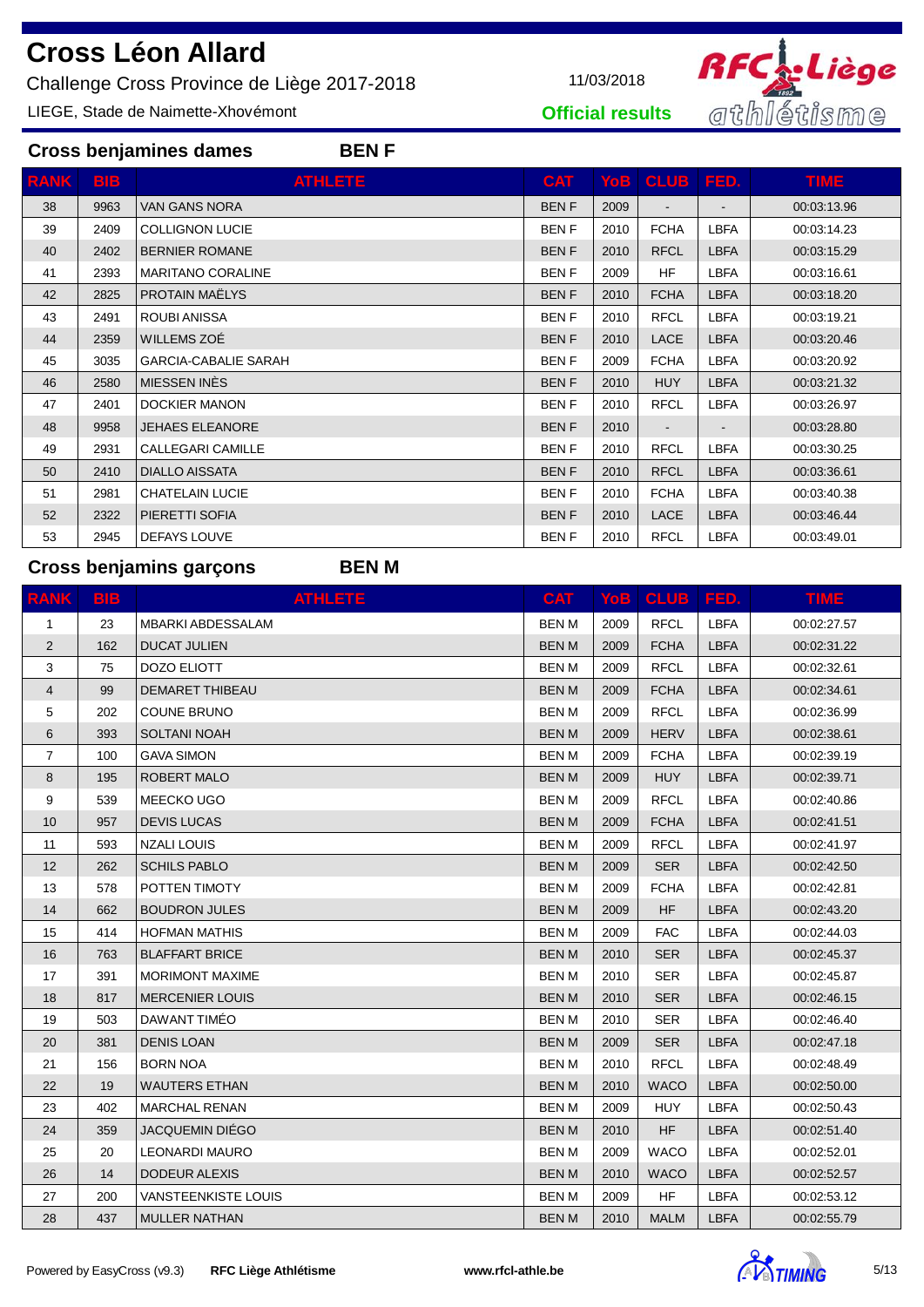Challenge Cross Province de Liège 2017-2018 11/03/2018

**Cross benjamins garçons BEN M**

LIEGE, Stade de Naimette-Xhovémont



**Official results**

| <b>RANK</b> | <b>BIB</b> | <b>ATHLETE</b>          | <b>CAT</b>   |      | YoB   CLUB   FED.        |             | <b>TIME</b> |
|-------------|------------|-------------------------|--------------|------|--------------------------|-------------|-------------|
| 29          | 9956       | <b>GUISSART CLEMENT</b> | <b>BEN M</b> | 2009 |                          |             | 00:02:56.93 |
| 30          | 166        | <b>MAIRLOT ANTONIN</b>  | <b>BENM</b>  | 2009 | <b>RFCL</b>              | <b>LBFA</b> | 00:02:57.38 |
| 31          | 714        | <b>GRAMS MARTIN</b>     | <b>BENM</b>  | 2009 | <b>RFCL</b>              | <b>LBFA</b> | 00:02:57.79 |
| 32          | 9952       | <b>MARICHAL ARD</b>     | <b>BENM</b>  | 2010 | $\overline{\phantom{a}}$ |             | 00:02:58.18 |
| 33          | 459        | <b>HOGE SIMON</b>       | <b>BENM</b>  | 2010 | <b>WACO</b>              | <b>LBFA</b> | 00:02:58.66 |
| 34          | 743        | <b>THAELS ALIX</b>      | <b>BENM</b>  | 2010 | <b>FCHA</b>              | <b>LBFA</b> | 00:02:59.43 |
| 35          | 322        | <b>SPAILIER LUBIN</b>   | <b>BENM</b>  | 2009 | <b>SPA</b>               | LBFA        | 00:02:59.88 |
| 36          | 15         | <b>DOMINICZAK SULLY</b> | <b>BENM</b>  | 2010 | <b>WACO</b>              | <b>LBFA</b> | 00:03:00.29 |
| 37          | 509        | MOUSSAÏD MEHDI          | <b>BENM</b>  | 2010 | <b>SER</b>               | <b>LBFA</b> | 00:03:00.68 |
| 38          | 801        | <b>JACQUEMIN LÉON</b>   | <b>BENM</b>  | 2010 | <b>RFCL</b>              | <b>LBFA</b> | 00:03:02.05 |
| 39          | 159        | DANIELS DIÉGO           | <b>BENM</b>  | 2009 | <b>RFCL</b>              | <b>LBFA</b> | 00:03:03.87 |
| 40          | 151        | LE COMTE THIBO          | <b>BENM</b>  | 2010 | <b>RFCL</b>              | <b>LBFA</b> | 00:03:04.49 |
| 41          | 389        | <b>LIMBOURG SIMON</b>   | <b>BEN M</b> | 2009 | <b>SER</b>               | LBFA        | 00:03:04.96 |
| 42          | 103        | LESSIRE NOË             | <b>BEN M</b> | 2009 | <b>FCHA</b>              | <b>LBFA</b> | 00:03:05.21 |
| 43          | 953        | RAEMACKERS JEAN         | <b>BENM</b>  | 2009 | <b>RFCL</b>              | <b>LBFA</b> | 00:03:05.54 |
| 44          | 9960       | <b>KEUTGEN MAXENCE</b>  | <b>BENM</b>  | 2010 | $\blacksquare$           |             | 00:03:06.21 |
| 45          | 360        | DENNE LOUIS             | <b>BENM</b>  | 2009 | <b>HF</b>                | <b>LBFA</b> | 00:03:06.52 |
| 46          | 168        | SOLTANI MATÉO           | <b>BEN M</b> | 2009 | <b>RFCL</b>              | <b>LBFA</b> | 00:03:06.86 |
| 47          | 9951       | PLOEMMEN BASTIEN        | <b>BENM</b>  | 2010 | $\blacksquare$           |             | 00:03:07.19 |
| 48          | 17         | <b>RAYMOND SIMON</b>    | <b>BENM</b>  | 2009 | <b>WACO</b>              | <b>LBFA</b> | 00:03:07.72 |
| 49          | 207        | <b>CHARLIER THOMAS</b>  | <b>BEN M</b> | 2009 | <b>HERV</b>              | <b>LBFA</b> | 00:03:11.20 |
| 50          | 506        | <b>GRANDRY ROMAIN</b>   | <b>BENM</b>  | 2010 | <b>SER</b>               | <b>LBFA</b> | 00:03:14.32 |
| 51          | 12         | <b>CREPIN ARTHUR</b>    | <b>BENM</b>  | 2009 | <b>HERV</b>              | <b>LBFA</b> | 00:03:16.58 |
| 52          | 789        | LINARD OSCAR            | <b>BEN M</b> | 2010 | <b>FCHA</b>              | <b>LBFA</b> | 00:03:19.93 |
| 53          | 416        | <b>MEDART JOACHIM</b>   | <b>BENM</b>  | 2009 | <b>RFCL</b>              | <b>LBFA</b> | 00:03:20.84 |
| 54          | 972        | <b>FAUCONNIER ROBIN</b> | <b>BENM</b>  | 2010 | <b>RFCL</b>              | <b>LBFA</b> | 00:03:21.71 |
| 55          | 9967       | WITTEVRONGEL IAN        | <b>BEN M</b> | 2009 | $\blacksquare$           |             | 00:03:22.16 |
| 56          | 507        | <b>JACQUIN ARTHUR</b>   | <b>BENM</b>  | 2010 | <b>SER</b>               | <b>LBFA</b> | 00:03:25.44 |
| 57          | 9966       | <b>WILKIN BASILE</b>    | <b>BENM</b>  | 2010 | $\blacksquare$           |             | 00:03:27.29 |
| 58          | 538        | <b>LAHMIDI YOUNESSE</b> | <b>BENM</b>  | 2009 | <b>RFCL</b>              | <b>LBFA</b> | 00:03:27.74 |
| 59          | 76         | VANOOSTHUYZE ROMAIN     | <b>BENM</b>  | 2009 | <b>HF</b>                | <b>LBFA</b> | 00:03:28.21 |
| 60          | 605        | <b>WOUTERS RAPHAËL</b>  | <b>BENM</b>  | 2010 | <b>FAC</b>               | <b>LBFA</b> | 00:03:30.68 |
| 61          | 408        | SEPULCHRE EVAN          | <b>BEN M</b> | 2010 | <b>MALM</b>              | LBFA        | 00:03:32.65 |
| 62          | 198        | <b>GUERIN WYATT</b>     | <b>BENM</b>  | 2009 | <b>HUY</b>               | <b>LBFA</b> | 00:03:33.65 |
| 63          | 541        | <b>DRION VICTOR</b>     | <b>BEN M</b> | 2010 | <b>RFCL</b>              | <b>LBFA</b> | 00:03:34.93 |
| 64          | 539        | MEECKO UGO              | <b>BEN M</b> | 2009 | <b>RFCL</b>              | <b>LBFA</b> |             |

**Cross pupilles dames PUP F**

| <b>RANK</b> | <b>BIB</b> | <b>ATHLETE</b>         | <b>CAT</b>       |      | Yob   CLUB   FED. |             | <b>TIME</b> |
|-------------|------------|------------------------|------------------|------|-------------------|-------------|-------------|
|             | 5969       | DE COCK HÉLÈNE         | PUP <sub>F</sub> | 2007 | <b>WACO</b>       | LBFA        | 00:04:26.80 |
| 2           | 6603       | LEMAIRE CÉLESTE        | PUP <sub>F</sub> | 2007 | <b>HF</b>         | <b>LBFA</b> | 00:04:28.39 |
| 3           | 6089       | <b>BEKAERT CAMILLE</b> | PUP F            | 2007 | <b>HF</b>         | LBFA        | 00:04:34.33 |
| 4           | 6157       | <b>LECLER PAULINE</b>  | PUP <sub>F</sub> | 2007 | <b>HF</b>         | <b>LBFA</b> | 00:04:38.30 |
| 5           | 6413       | <b>GERON MARGAUX</b>   | PUP <sub>F</sub> | 2007 | <b>HERV</b>       | <b>LBFA</b> | 00:04:38.88 |
| 6           | 6392       | <b>VOOS NOUR</b>       | PUP <sub>F</sub> | 2008 | <b>FCHA</b>       | <b>LBFA</b> | 00:04:40.78 |
|             | 5668       | <b>FRAIKIN ERIN</b>    | PUP F            | 2008 | <b>WACO</b>       | <b>LBFA</b> | 00:04:43.87 |
| 8           | 5742       | VANOOSTHUYZE ELYNE     | PUP <sub>F</sub> | 2007 | <b>HF</b>         | <b>LBFA</b> | 00:04:44.54 |

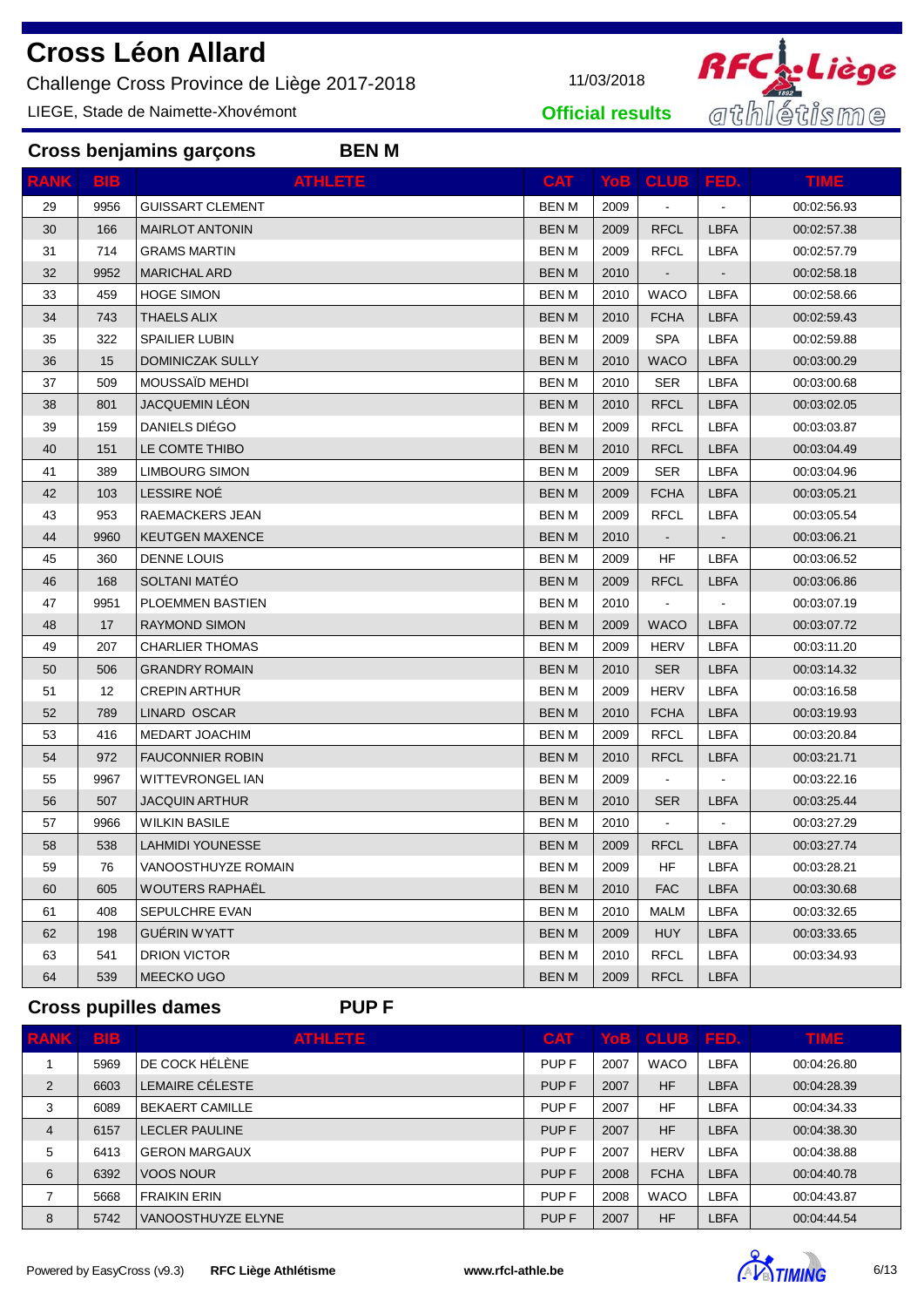Challenge Cross Province de Liège 2017-2018 11/03/2018

**Cross pupilles dames PUP F**

LIEGE, Stade de Naimette-Xhovémont



**Official results**

| <b>RANK</b> | <b>BIB</b> | <b>ATHLETE</b>             | <b>CAT</b>       |      | YoB   CLUB   FED. |             | <b>TIME</b> |
|-------------|------------|----------------------------|------------------|------|-------------------|-------------|-------------|
| 9           | 5782       | <b>KLIPPERT CLAIRE</b>     | PUP <sub>F</sub> | 2007 | <b>RFCL</b>       | <b>LBFA</b> | 00:04:45.13 |
| 10          | 5826       | <b>WARNOTTE LORA</b>       | PUP <sub>F</sub> | 2008 | <b>RFCL</b>       | <b>LBFA</b> | 00:04:45.73 |
| 11          | 5667       | <b>ERNST LOU-ANN</b>       | PUP <sub>F</sub> | 2007 | <b>WACO</b>       | <b>LBFA</b> | 00:04:46.23 |
| 12          | 5671       | LACROIX ANOUCHKA           | PUP <sub>F</sub> | 2008 | <b>WACO</b>       | <b>LBFA</b> | 00:04:47.55 |
| 13          | 6198       | <b>BILLEN AGATHE</b>       | PUP <sub>F</sub> | 2007 | <b>WACO</b>       | LBFA        | 00:04:50.84 |
| 14          | 5939       | <b>DUJARDIN EMMA</b>       | PUP <sub>F</sub> | 2008 | <b>FCHA</b>       | <b>LBFA</b> | 00:04:51.68 |
| 15          | 5681       | <b>CHARLIER JULIE</b>      | PUP <sub>F</sub> | 2007 | <b>HERV</b>       | LBFA        | 00:04:54.33 |
| 16          | 6297       | <b>BRANDT EMMY</b>         | PUP <sub>F</sub> | 2007 | <b>HERV</b>       | <b>LBFA</b> | 00:04:54.90 |
| 17          | 5687       | <b>HABSCH FLORIANE</b>     | PUP <sub>F</sub> | 2008 | HERV              | LBFA        | 00:04:55.68 |
| 18          | 6207       | MOUSSAÏD ZAHRA             | PUP <sub>F</sub> | 2007 | <b>SER</b>        | <b>LBFA</b> | 00:05:00.48 |
| 19          | 5688       | JEUKENNE NINA              | PUP <sub>F</sub> | 2007 | <b>HERV</b>       | LBFA        | 00:05:01.62 |
| 20          | 6139       | <b>HAMERS CAPUCINE</b>     | PUP <sub>F</sub> | 2008 | <b>HERV</b>       | <b>LBFA</b> | 00:05:02.50 |
| 21          | 5937       | VANDENBOSSCHE PAULIEN      | PUP <sub>F</sub> | 2008 | <b>FCHA</b>       | LBFA        | 00:05:03.09 |
| 22          | 6544       | PAQUOT CÉLIA               | PUP <sub>F</sub> | 2007 | <b>SER</b>        | <b>LBFA</b> | 00:05:03.51 |
| 23          | 5887       | <b>COUNE CAMILLE</b>       | PUP <sub>F</sub> | 2007 | <b>RFCL</b>       | LBFA        | 00:05:03.95 |
| 24          | 5879       | <b>VANSTEENKISTE MARIE</b> | PUP <sub>F</sub> | 2007 | <b>HF</b>         | <b>LBFA</b> | 00:05:04.31 |
| 25          | 5938       | <b>DUBUISSON DELPHINE</b>  | PUP <sub>F</sub> | 2008 | <b>FCHA</b>       | LBFA        | 00:05:04.73 |
| 26          | 6428       | <b>STAPELLE OLIVIA</b>     | PUP <sub>F</sub> | 2007 | <b>WACO</b>       | <b>LBFA</b> | 00:05:05.80 |
| 27          | 5950       | ROUBI NORIA                | PUP <sub>F</sub> | 2008 | <b>RFCL</b>       | LBFA        | 00:05:06.96 |
| 28          | 6737       | DELOOZ CLAIRE              | PUP <sub>F</sub> | 2007 | <b>RFCL</b>       | <b>LBFA</b> | 00:05:09.76 |
| 29          | 6291       | DOZO MARGOT                | PUP <sub>F</sub> | 2008 | <b>RFCL</b>       | <b>LBFA</b> | 00:05:10.34 |
| 30          | 5816       | <b>SIMON AMBRE</b>         | PUP <sub>F</sub> | 2007 | <b>RFCL</b>       | <b>LBFA</b> | 00:05:10.72 |
| 31          | 5970       | <b>MEEUS SIEN</b>          | PUP <sub>F</sub> | 2007 | <b>WACO</b>       | <b>LBFA</b> | 00:05:11.17 |
| 32          | 6222       | <b>GOVAERTS LUCIE</b>      | PUP <sub>F</sub> | 2007 | <b>ATC</b>        | <b>LBFA</b> | 00:05:11.57 |
| 33          | 6420       | <b>STEINWEG EMMA</b>       | PUP <sub>F</sub> | 2008 | <b>RFCL</b>       | <b>LBFA</b> | 00:05:12.15 |
| 34          | 6340       | D'AFFNAY JULIA             | PUP <sub>F</sub> | 2008 | <b>HERV</b>       | <b>LBFA</b> | 00:05:12.57 |
| 35          | 6654       | <b>HALILI BLERINA</b>      | PUP <sub>F</sub> | 2007 | <b>RFCL</b>       | LBFA        | 00:05:13.16 |
| 36          | 5755       | <b>GARSOUX EDEN</b>        | PUP <sub>F</sub> | 2008 | <b>SPA</b>        | <b>LBFA</b> | 00:05:13.69 |
| 37          | 5770       | <b>BRUSTEN ANIKA</b>       | PUP F            | 2008 | <b>FCHA</b>       | LBFA        | 00:05:14.18 |
| 38          | 5831       | ERPICUM CÉLINE             | PUP <sub>F</sub> | 2008 | <b>RFCL</b>       | <b>LBFA</b> | 00:05:14.66 |
| 39          | 6557       | ZAFFUTO NINA               | PUP <sub>F</sub> | 2007 | <b>RFCL</b>       | LBFA        | 00:05:15.94 |
| 40          | 6063       | DEDOYART CAMILLE           | PUP <sub>F</sub> | 2007 | <b>WACO</b>       | <b>LBFA</b> | 00:05:16.44 |
| 41          | 6054       | <b>DECHAMPS VALENTINE</b>  | PUP <sub>F</sub> | 2007 | <b>SER</b>        | LBFA        | 00:05:17.08 |
| 42          | 5683       | <b>DURU SASHA</b>          | PUP <sub>F</sub> | 2008 | <b>HERV</b>       | <b>LBFA</b> | 00:05:19.16 |
| 43          | 5998       | <b>EVRARD LUCIE</b>        | PUP <sub>F</sub> | 2008 | <b>SPA</b>        | LBFA        | 00:05:19.91 |
| 44          | 6385       | EL FAKIRI SOHA             | PUP <sub>F</sub> | 2008 | <b>RFCL</b>       | <b>LBFA</b> | 00:05:23.04 |
| 45          | 6400       | STRAET ELISABETH           | PUP F            | 2008 | HF                | LBFA        | 00:05:24.09 |
| 46          | 5815       | POLART PAULINE             | PUP <sub>F</sub> | 2007 | <b>RFCL</b>       | <b>LBFA</b> | 00:05:24.43 |
| 47          | 5780       | DI FILIPPO GIULIA          | PUP <sub>F</sub> | 2008 | <b>RFCL</b>       | LBFA        | 00:05:25.98 |
| 48          | 5687       | <b>HABSCH FLORIANE</b>     | PUP <sub>F</sub> | 2008 | <b>HERV</b>       | <b>LBFA</b> | 00:05:27.38 |
| 49          | 6418       | <b>KEMPENEERS LUCIE</b>    | PUP <sub>F</sub> | 2008 | <b>RFCL</b>       | LBFA        | 00:05:28.35 |
| 50          | 5679       | <b>ASA MELIS</b>           | PUP <sub>F</sub> | 2008 | <b>HERV</b>       | LBFA        | 00:05:28.85 |
| 51          | 6298       | KINET SARAH                | PUP <sub>F</sub> | 2008 | <b>HUY</b>        | <b>LBFA</b> | 00:05:29.33 |
| 52          | 5691       | PELZER ELEONORE            | PUP <sub>F</sub> | 2008 | <b>HERV</b>       | <b>LBFA</b> | 00:05:32.71 |
| 53          | 5665       | <b>DECOCQ MARIELLE</b>     | PUP <sub>F</sub> | 2008 | <b>WACO</b>       | LBFA        | 00:05:33.30 |
| 54          | 5889       | <b>HENNEAUX LINA</b>       | PUP F            | 2008 | <b>RFCL</b>       | <b>LBFA</b> | 00:05:35.19 |

5830 ELABAR LALI PUP F 2008 RFCL LBFA 00:05:35.80

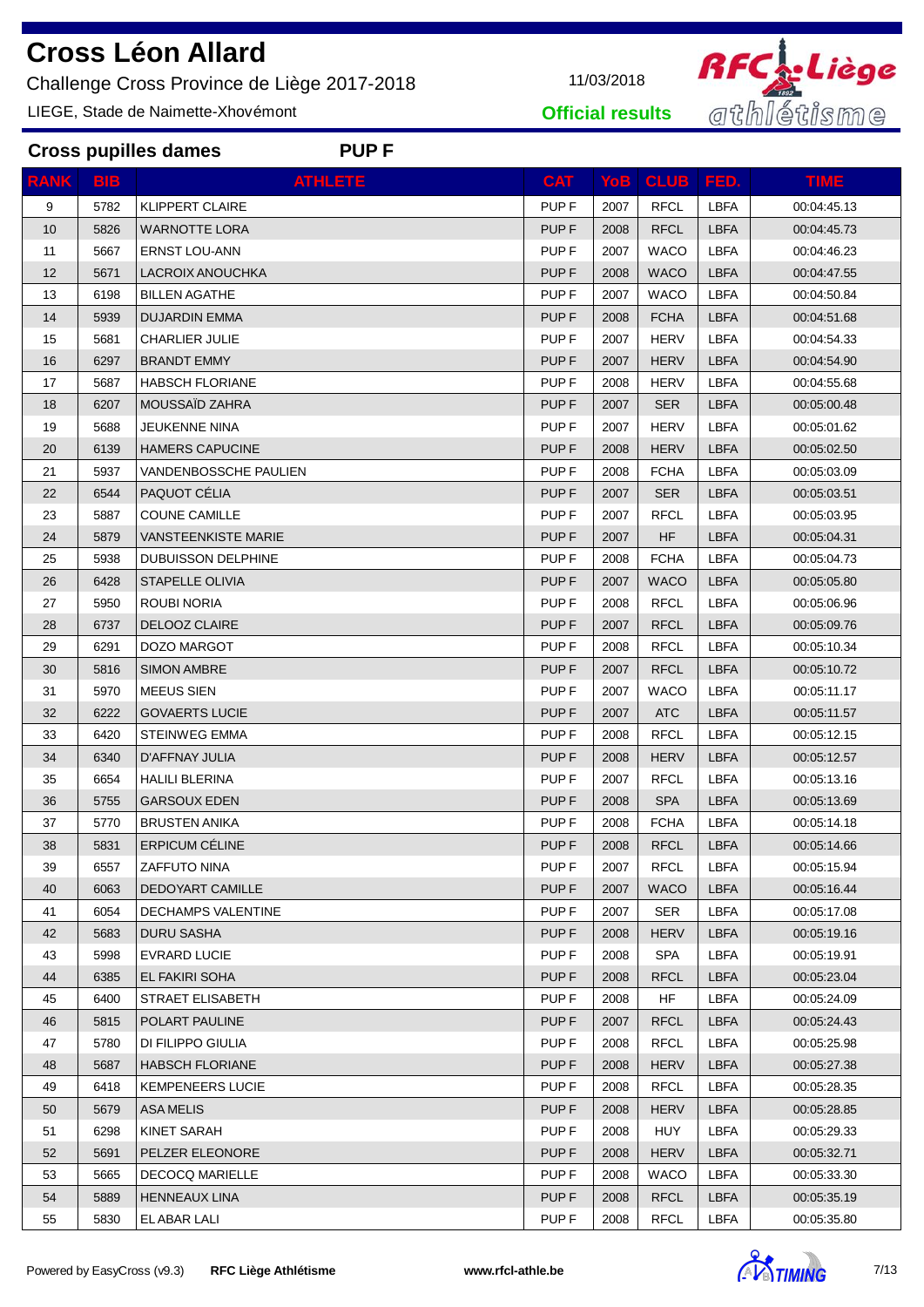Challenge Cross Province de Liège 2017-2018 11/03/2018

LIEGE, Stade de Naimette-Xhovémont



**Official results**

| <b>PUPF</b><br><b>Cross pupilles dames</b> |      |                        |                  |      |             |             |             |  |  |  |  |  |
|--------------------------------------------|------|------------------------|------------------|------|-------------|-------------|-------------|--|--|--|--|--|
| <b>RANK</b>                                | BIB. | <b>ATHLETE</b>         | <b>CAT</b>       |      | Yob   CLUB  | FED.        | TIME.       |  |  |  |  |  |
| 56                                         | 6550 | <b>LEDOUX MANON</b>    | PUP <sub>F</sub> | 2008 | <b>RFCL</b> | <b>LBFA</b> | 00:05:39.71 |  |  |  |  |  |
| 57                                         | 5773 | CAMBIER CHLOÉ          | PUP <sub>F</sub> | 2007 | <b>FCHA</b> | <b>LBFA</b> | 00:05:40.25 |  |  |  |  |  |
| 58                                         | 5778 | <b>BERNIER PAULINE</b> | PUP <sub>F</sub> | 2008 | <b>RFCL</b> | <b>LBFA</b> | 00:05:43.88 |  |  |  |  |  |
| 59                                         | 6114 | <b>LEMAIRE ELOISE</b>  | PUP <sub>F</sub> | 2008 | <b>SPA</b>  | <b>LBFA</b> | 00:05:44.65 |  |  |  |  |  |
| 60                                         | 6383 | <b>DAHA SANIA</b>      | PUP <sub>F</sub> | 2008 | <b>RFCL</b> | <b>LBFA</b> | 00:05:50.79 |  |  |  |  |  |
| 61                                         | 6087 | SPIROUX ZOÉ            | PUP <sub>F</sub> | 2008 | <b>RFCL</b> | <b>LBFA</b> | 00:05:53.93 |  |  |  |  |  |
| 62                                         | 6274 | VAN DE WOUWER ELSA     | PUP <sub>F</sub> | 2008 | <b>SER</b>  | <b>LBFA</b> | 00:05:55.07 |  |  |  |  |  |
| 63                                         | 6230 | LAHMIDI FATIMA         | PUP F            | 2008 | <b>RFCL</b> | <b>LBFA</b> | 00:06:09.52 |  |  |  |  |  |
| 64                                         | 5834 | <b>MONFORT ODILE</b>   | PUP <sub>F</sub> | 2007 | <b>RFCL</b> | <b>LBFA</b> | 00:06:09.99 |  |  |  |  |  |
| 65                                         | 6638 | <b>VLIEGEN ANAËLLE</b> | PUP F            | 2008 | <b>WACO</b> | <b>LBFA</b> | 00:07:19.07 |  |  |  |  |  |
| 66                                         | 5829 | <b>DIALLO RAGUI</b>    | PUP <sub>F</sub> | 2008 | <b>RFCL</b> | <b>LBFA</b> |             |  |  |  |  |  |

## **Cross pupilles garçons PUP M**

| <b>RANK</b>             | <b>BIB</b> | <b>ATHLETE</b>             | <b>CAT</b>       | <b>YoB</b> | <b>CLUB</b> | FED.        | <b>TIME</b> |
|-------------------------|------------|----------------------------|------------------|------------|-------------|-------------|-------------|
| 1                       | 3130       | <b>VANDERPOORTEN LOUIS</b> | PUP <sub>M</sub> | 2007       | <b>WACO</b> | <b>LBFA</b> | 00:04:09.42 |
| $\overline{2}$          | 2999       | <b>BOVI ROMAIN</b>         | PUP <sub>M</sub> | 2007       | <b>RFCL</b> | LBFA        | 00:04:10.03 |
| 3                       | 2517       | <b>DENIS THIBAUT</b>       | PUP M            | 2007       | <b>WACO</b> | <b>LBFA</b> | 00:04:12.26 |
| $\overline{\mathbf{4}}$ | 3082       | <b>LEMAIRE NOAH</b>        | PUP M            | 2007       | <b>HF</b>   | <b>LBFA</b> | 00:04:14.07 |
| 5                       | 2854       | EVRARD AYMERIC             | PUP <sub>M</sub> | 2007       | <b>SER</b>  | <b>LBFA</b> | 00:04:16.83 |
| 6                       | 2526       | <b>MATHY NATHANAEL</b>     | PUP M            | 2007       | <b>WACO</b> | <b>LBFA</b> | 00:04:17.52 |
| $\overline{7}$          | 3097       | <b>FICHER AUGUSTIN</b>     | PUP <sub>M</sub> | 2007       | <b>HERV</b> | LBFA        | 00:04:18.36 |
| 8                       | 2658       | <b>COLLETTE FRANÇOIS</b>   | PUP <sub>M</sub> | 2007       | <b>RFCL</b> | <b>LBFA</b> | 00:04:19.33 |
| 9                       | 2978       | <b>CORDONNIER LUCAS</b>    | PUP M            | 2007       | <b>HERV</b> | <b>LBFA</b> | 00:04:20.29 |
| 10                      | 2543       | <b>GILIS MATÉO</b>         | PUP M            | 2007       | <b>HERV</b> | <b>LBFA</b> | 00:04:21.40 |
| 11                      | 2660       | <b>MALPAS LOAN</b>         | PUP <sub>M</sub> | 2007       | <b>RFCL</b> | <b>LBFA</b> | 00:04:22.65 |
| 12                      | 2609       | <b>HOLPER JAN</b>          | PUP M            | 2007       | <b>HF</b>   | <b>LBFA</b> | 00:04:22.98 |
| 13                      | 2525       | LAMBRECHT ADRIEN           | PUP M            | 2008       | <b>WACO</b> | <b>LBFA</b> | 00:04:23.32 |
| 14                      | 3060       | <b>WITWROUW MAXENCE</b>    | PUP M            | 2007       | <b>HF</b>   | <b>LBFA</b> | 00:04:24.85 |
| 15                      | 2998       | <b>LAMATTINA LUCAS</b>     | PUP <sub>M</sub> | 2007       | <b>FAC</b>  | <b>LBFA</b> | 00:04:25.55 |
| 16                      | 2523       | <b>GRAULICH SIMON</b>      | PUP <sub>M</sub> | 2008       | <b>WACO</b> | <b>LBFA</b> | 00:04:26.90 |
| 17                      | 3005       | <b>STRAET NICOLAS</b>      | PUP <sub>M</sub> | 2007       | <b>HF</b>   | <b>LBFA</b> | 00:04:28.28 |
| 18                      | 3002       | <b>FOGUENNE SYLVAIN</b>    | PUP M            | 2008       | <b>HF</b>   | <b>LBFA</b> | 00:04:29.48 |
| 19                      | 3224       | <b>MIZAR MOHAMED</b>       | PUP M            | 2008       | <b>RFCL</b> | <b>LBFA</b> | 00:04:30.28 |
| 20                      | 2546       | <b>JEUKENNE HUGO</b>       | PUP M            | 2007       | <b>HERV</b> | <b>LBFA</b> | 00:04:30.80 |
| 21                      | 2700       | <b>LEROY DYLAN</b>         | PUP <sub>M</sub> | 2008       | <b>HF</b>   | <b>LBFA</b> | 00:04:31.34 |
| 22                      | 2550       | <b>SNOECK MANOAH</b>       | PUP M            | 2008       | <b>HERV</b> | <b>LBFA</b> | 00:04:32.59 |
| 23                      | 3045       | <b>KEUTGEN MATHIS</b>      | PUP M            | 2007       | <b>HUY</b>  | <b>LBFA</b> | 00:04:33.39 |
| 24                      | 2986       | <b>BLACKMAN MATTIAS</b>    | PUP <sub>M</sub> | 2007       | <b>HUY</b>  | LBFA        | 00:04:35.18 |
| 25                      | 2627       | <b>GOOSSENS NICOLAS</b>    | PUP <sub>M</sub> | 2007       | <b>SPA</b>  | <b>LBFA</b> | 00:04:36.12 |
| 26                      | 2787       | <b>LEPOINT ALEXIS</b>      | PUP M            | 2007       | <b>RFCL</b> | <b>LBFA</b> | 00:04:36.66 |
| 27                      | 3129       | <b>BUKAL ROMAIN</b>        | PUP <sub>M</sub> | 2007       | <b>SER</b>  | <b>LBFA</b> | 00:04:38.93 |
| 28                      | 2987       | <b>DETHIER NOAH</b>        | PUP <sub>M</sub> | 2007       | <b>MALM</b> | <b>LBFA</b> | 00:04:39.49 |
| 29                      | 3061       | DEBOUGNOUX NATHAN          | PUP M            | 2008       | <b>HF</b>   | <b>LBFA</b> | 00:04:39.84 |
| 30                      | 2693       | <b>REUL ARTHUR</b>         | PUP M            | 2007       | <b>RFCL</b> | LBFA        | 00:04:40.18 |
| 31                      | 2909       | <b>MARCHAND SIMON</b>      | PUP <sub>M</sub> | 2008       | <b>SPA</b>  | <b>LBFA</b> | 00:04:41.46 |
| 32                      | 2882       | AIT ABBOU RAIDOUANE        | PUP M            | 2008       | <b>RFCL</b> | <b>LBFA</b> | 00:04:41.85 |
| 33                      | 3036       | NOIRHOMME PAUL             | PUP <sub>M</sub> | 2007       | <b>RFCL</b> | LBFA        | 00:04:43.64 |

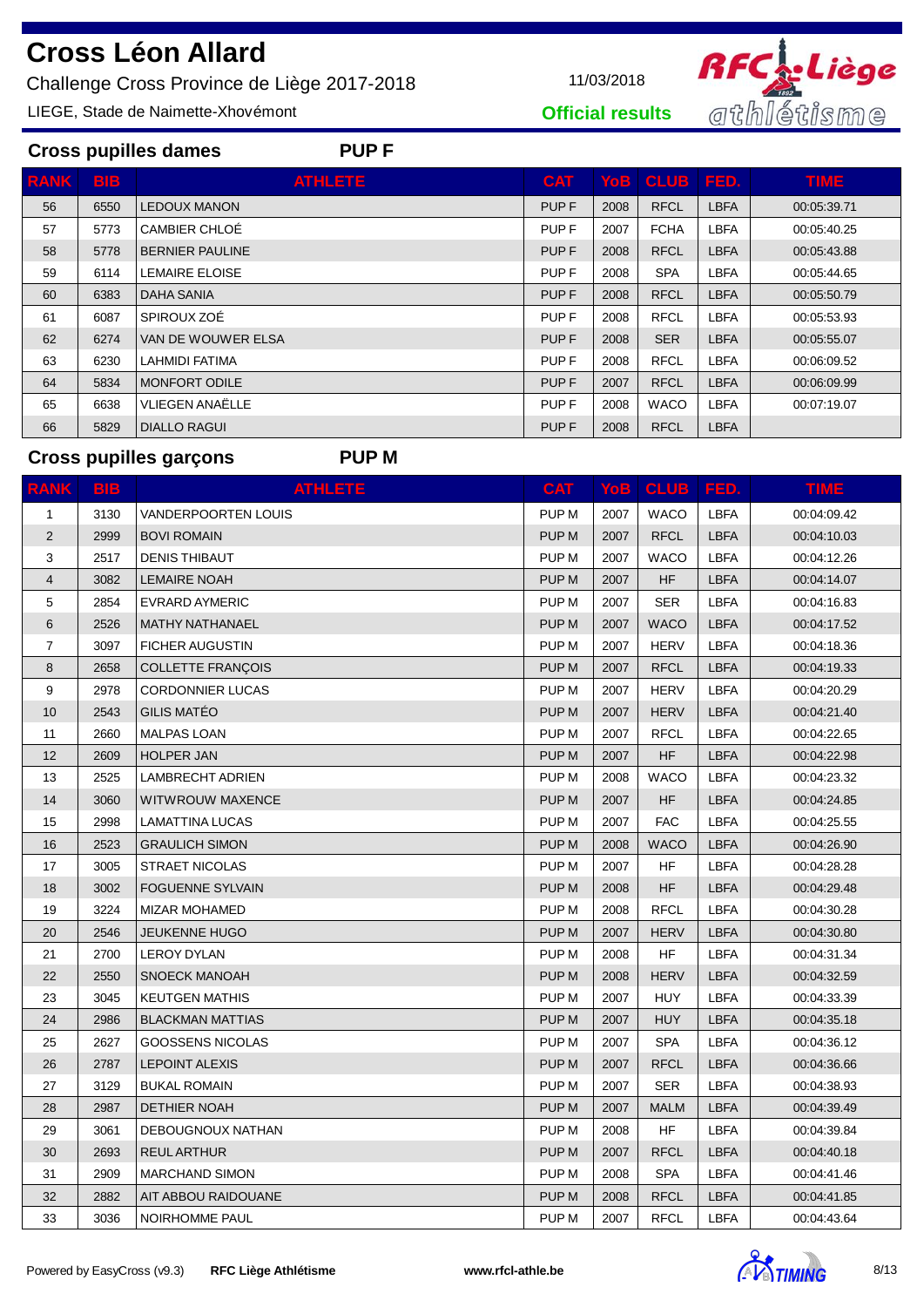Challenge Cross Province de Liège 2017-2018 11/03/2018

**Cross pupilles garçons PUP M**

LIEGE, Stade de Naimette-Xhovémont



**Official results**

| <b>RANK</b> | <b>BIB</b> | <b>ATHLETE</b>            | <b>CAT</b>       |      | YoB CLUB FED.  |                | <b>TIME</b> |
|-------------|------------|---------------------------|------------------|------|----------------|----------------|-------------|
| 34          | 2698       | DELBUSHAYE NOE            | PUP <sub>M</sub> | 2007 | <b>HF</b>      | <b>LBFA</b>    | 00:04:43.94 |
| 35          | 2696       | <b>VANSTEEN ETHAN</b>     | PUP <sub>M</sub> | 2008 | <b>RFCL</b>    | LBFA           | 00:04:45.43 |
| 36          | 3110       | <b>VANDER EYKEN AARON</b> | PUP M            | 2008 | <b>SER</b>     | <b>LBFA</b>    | 00:04:45.71 |
| 37          | 2724       | DELOYER LOIC              | PUP <sub>M</sub> | 2008 | <b>HERV</b>    | <b>LBFA</b>    | 00:04:45.99 |
| 38          | 2970       | <b>HALAIN GUILLAUME</b>   | PUP <sub>M</sub> | 2008 | <b>SER</b>     | <b>LBFA</b>    | 00:04:46.31 |
| 39          | 2858       | <b>BROUWERS HUGO</b>      | PUP <sub>M</sub> | 2008 | <b>SER</b>     | LBFA           | 00:04:46.61 |
| 40          | 3057       | <b>BOLDO JOSUE</b>        | PUP <sub>M</sub> | 2007 | HF             | <b>LBFA</b>    | 00:04:47.41 |
| 41          | 3004       | <b>BECK ADRIEN</b>        | PUP M            | 2008 | HF             | LBFA           | 00:04:47.69 |
| 42          | 2990       | <b>MULLER YANNIS</b>      | PUP <sub>M</sub> | 2008 | <b>MALM</b>    | <b>LBFA</b>    | 00:04:48.00 |
| 43          | 2640       | <b>SCHODER VIRGILE</b>    | PUP <sub>M</sub> | 2008 | <b>FCHA</b>    | LBFA           | 00:04:48.31 |
| 44          | 3452       | <b>MAZY BAPTISTE</b>      | PUP M            | 2007 | <b>FCHA</b>    | <b>LBFA</b>    | 00:04:48.57 |
| 45          | 2856       | <b>FAGNAN POLIS SIMON</b> | PUP M            | 2008 | <b>SER</b>     | LBFA           | 00:04:50.32 |
| 46          | 2947       | <b>JACQUEMIN MARIUS</b>   | PUP <sub>M</sub> | 2008 | HF             | <b>LBFA</b>    | 00:04:50.58 |
| 47          | 2649       | CHATELAIN LOÏC            | PUP <sub>M</sub> | 2008 | <b>FCHA</b>    | <b>LBFA</b>    | 00:04:53.50 |
| 48          | 2564       | <b>BECKS LUCAS</b>        | PUP <sub>M</sub> | 2008 | <b>SPA</b>     | <b>LBFA</b>    | 00:04:54.50 |
| 49          | 2774       | PIROTTE VALENTIN          | PUP <sub>M</sub> | 2008 | HUY            | <b>LBFA</b>    | 00:04:55.62 |
| 50          | 2920       | <b>JONAS THIBAUT</b>      | PUP <sub>M</sub> | 2008 | <b>HERV</b>    | <b>LBFA</b>    | 00:04:56.54 |
| 51          | 2785       | GIAGNACOVO LORIS          | PUP M            | 2007 | <b>RFCL</b>    | LBFA           | 00:04:58.54 |
| 52          | 3208       | <b>WILLEMS ROMAIN</b>     | PUP <sub>M</sub> | 2008 | <b>HERV</b>    | <b>LBFA</b>    | 00:04:59.20 |
| 53          | 2786       | <b>JUPRELLE MAXIME</b>    | PUP <sub>M</sub> | 2008 | <b>RFCL</b>    | <b>LBFA</b>    | 00:05:00.14 |
| 54          | 2777       | <b>WYNANTS ARTHUR</b>     | PUP <sub>M</sub> | 2008 | HF.            | <b>LBFA</b>    | 00:05:00.50 |
| 55          | 3565       | KARA-BOGA NATHAN          | PUP <sub>M</sub> | 2008 | <b>RFCL</b>    | <b>LBFA</b>    | 00:05:00.83 |
| 56          | 3322       | DIALLO AMADOU DIOGO       | PUP <sub>M</sub> | 2008 | WACO           | <b>LBFA</b>    | 00:05:01.13 |
| 57          | 2769       | PIROTTE BASILE            | PUP M            | 2008 | HUY            | LBFA           | 00:05:01.45 |
| 58          | 3381       | <b>WIYALIKA DIEGO</b>     | PUP <sub>M</sub> | 2008 | <b>FAC</b>     | <b>LBFA</b>    | 00:05:02.72 |
| 59          | 2610       | <b>BALTUS NICOLAS</b>     | PUP <sub>M</sub> | 2008 | LACE           | <b>LBFA</b>    | 00:05:03.18 |
| 60          | 3232       | <b>WOUTERS AXEL</b>       | PUP <sub>M</sub> | 2007 | <b>FAC</b>     | <b>LBFA</b>    | 00:05:03.96 |
| 61          | 2618       | <b>KETS GASPARD</b>       | PUP <sub>M</sub> | 2007 | <b>HERV</b>    | <b>LBFA</b>    | 00:05:04.39 |
| 62          | 2855       | <b>EVRARD MAXENCE</b>     | PUP <sub>M</sub> | 2008 | <b>SER</b>     | <b>LBFA</b>    | 00:05:04.80 |
| 63          | 2857       | DE KEGELAER YAEL          | PUP M            | 2008 | <b>SER</b>     | LBFA           | 00:05:05.16 |
| 64          | 2518       | DOMINICZAK TYLOU          | PUP M            | 2008 | <b>WACO</b>    | LBFA           | 00:05:05.51 |
| 65          | 2697       | DARIMONT SAM              | PUP M            | 2008 | HF             | LBFA           | 00:05:07.13 |
| 66          | 3148       | <b>BALTUS CYRIL</b>       | PUP <sub>M</sub> | 2007 | LACE           | <b>LBFA</b>    | 00:05:08.12 |
| 67          | 2529       | THEITE MATHIAS            | PUP M            | 2008 | <b>WACO</b>    | LBFA           | 00:05:08.76 |
| 68          | 2614       | <b>MOROVICH ALEXANDRE</b> | PUP <sub>M</sub> | 2007 | <b>RFCL</b>    | <b>LBFA</b>    | 00:05:09.13 |
| 69          | 2513       | PROVOOST ALOYS            | PUP <sub>M</sub> | 2007 | <b>HERV</b>    | <b>LBFA</b>    | 00:05:10.85 |
| 70          | 3000       | <b>SALAH VICTOR</b>       | PUP <sub>M</sub> | 2008 | <b>RFCL</b>    | <b>LBFA</b>    | 00:05:11.14 |
| 71          | 9064       | <b>VANGANS YOUNES</b>     | PUP M            | 2007 | $\blacksquare$ | $\blacksquare$ | 00:05:11.42 |
| 72          | 2723       | VANDECRUYS MATTÉO         | PUP <sub>M</sub> | 2007 | <b>RFCL</b>    | <b>LBFA</b>    | 00:05:13.20 |
| 73          | 2615       | CALDERON-JIMENEZ LOUIS    | PUP <sub>M</sub> | 2007 | <b>ATC</b>     | <b>LBFA</b>    | 00:05:13.51 |
| 74          | 2701       | <b>MAGIS MAXIME</b>       | PUP <sub>M</sub> | 2008 | HF.            | <b>LBFA</b>    | 00:05:13.89 |
| 75          | 3476       | LECLERCQ MAXIME           | PUP <sub>M</sub> | 2008 | <b>SPA</b>     | <b>LBFA</b>    | 00:05:17.76 |
| 76          | 3072       | <b>FAVRAY NOA</b>         | PUP <sub>M</sub> | 2007 | <b>HERV</b>    | <b>LBFA</b>    | 00:05:18.80 |
| 77          | 2532       | <b>WITTEMANS TIJL</b>     | PUP <sub>M</sub> | 2008 | WACO           | <b>LBFA</b>    | 00:05:19.13 |
| 78          | 3174       | <b>NGUYEN NICOLAS</b>     | PUP M            | 2008 | <b>SER</b>     | <b>LBFA</b>    | 00:05:20.34 |
| 79          | 2514       | <b>CREPIN ARNO</b>        | PUP M            | 2007 | <b>HERV</b>    | <b>LBFA</b>    | 00:05:21.42 |



80 2784 DELGES MANUEL 2007 PUP M 2007 RFCL LBFA 00:05:22.14

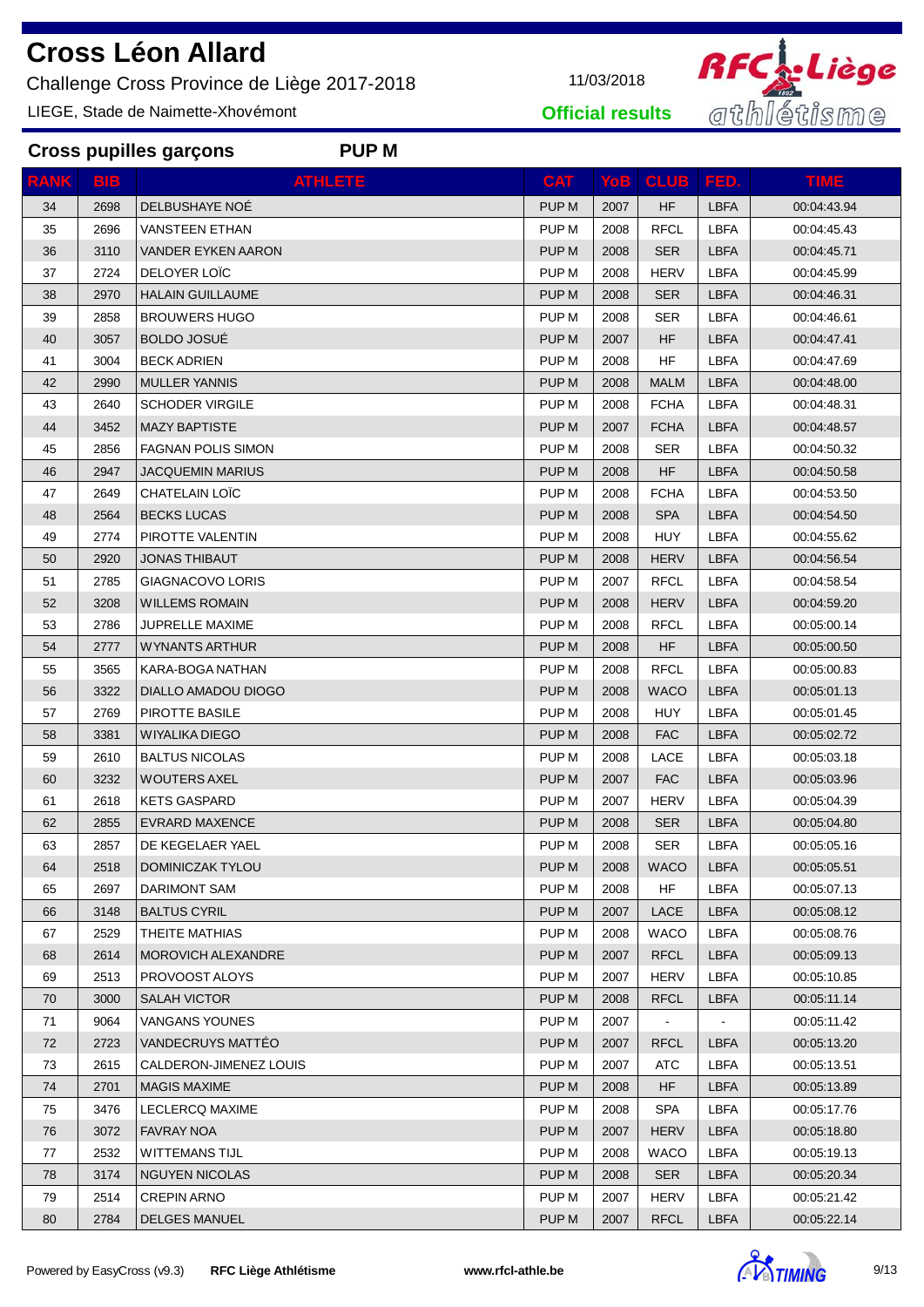Challenge Cross Province de Liège 2017-2018 11/03/2018

**Cross pupilles garçons PUP M**

LIEGE, Stade de Naimette-Xhovémont



**Official results**

| <b>BIB</b> | <b>ATHLETE</b>             | <b>CAT</b> |      |                |                | TIME.       |
|------------|----------------------------|------------|------|----------------|----------------|-------------|
| 9961       | <b>SPRONCK TOM</b>         | PUP M      | 2008 | $\blacksquare$ | $\blacksquare$ | 00:05:22.59 |
| 9959       | <b>ILARDI SAMUEL</b>       | PUP M      | 2008 |                |                | 00:05:22.92 |
| 9964       | <b>HARDY MAXENCE</b>       | PUP M      | 2008 |                |                | 00:05:25.76 |
| 2860       | <b>MAHOU YANIS</b>         | PUP M      | 2007 | <b>SER</b>     | <b>LBFA</b>    | 00:05:27.56 |
| 2659       | <b>DOCKIER ALEXIS</b>      | PUP M      | 2008 | <b>RFCL</b>    | <b>LBFA</b>    | 00:05:28.17 |
| 2722       | TORO NOÉ                   | PUP M      | 2007 | <b>RFCL</b>    | <b>LBFA</b>    | 00:05:31.10 |
| 2725       | DETREMBLEUR MATHYS         | PUP M      | 2008 | <b>HERV</b>    | <b>LBFA</b>    | 00:05:32.90 |
| 2974       | <b>MAHOU ELIAS</b>         | PUP M      | 2008 | <b>SER</b>     | <b>LBFA</b>    | 00:05:34.27 |
| 2515       | <b>CHEVALIER ARTHUR</b>    | PUP M      | 2008 | <b>WACO</b>    | LBFA           | 00:05:41.46 |
| 2524       | <b>JUNCKER DORIAN</b>      | PUP M      | 2007 | <b>WACO</b>    | <b>LBFA</b>    | 00:05:46.29 |
| 3307       | <b>WITTEVRONGEL ULYSSE</b> | PUP M      | 2007 | <b>RFCL</b>    | LBFA           | 00:05:48.19 |
| 3591       | <b>FAUCONNIER TIMOUR</b>   | PUP M      | 2008 | <b>RFCL</b>    | <b>LBFA</b>    | 00:05:48.48 |
| 3508       | TSHIBASU PLACIDE-JUNIOR    | PUP M      | 2008 | <b>RFCL</b>    | <b>LBFA</b>    | 00:06:39.92 |
| 2645       | <b>LINARD SIMON</b>        | PUP M      | 2008 | <b>FCHA</b>    | <b>LBFA</b>    | 00:06:42.68 |
| 3019       | <b>HARTI AJMAL YASSIR</b>  | PUP M      | 2008 | <b>RFCL</b>    | LBFA           |             |
|            |                            |            |      |                | YoB CLUB       | I FED.      |

**Cross minimes dames MIN F**

| <b>RANK</b>             | <b>BIB</b> | <b>ATHLETE</b>                 | <b>CAT</b>  |      | YoB   CLUB   FED. |             | <b>TIME</b> |
|-------------------------|------------|--------------------------------|-------------|------|-------------------|-------------|-------------|
| 1                       | 9051       | MIESSEN LUCIE                  | MIN F       | 2005 | <b>HUY</b>        | <b>LBFA</b> | 00:05:32.80 |
| $\overline{2}$          | 8922       | <b>PAULY SHIREL</b>            | <b>MINF</b> | 2005 | <b>HF</b>         | <b>LBFA</b> | 00:05:34.89 |
| 3                       | 8742       | <b>CAPPA ELIA</b>              | MIN F       | 2005 | <b>HERV</b>       | <b>LBFA</b> | 00:05:36.14 |
| $\overline{\mathbf{4}}$ | 8987       | <b>SECRETIN JULIETTE</b>       | MIN F       | 2005 | <b>WACO</b>       | <b>LBFA</b> | 00:05:37.50 |
| 5                       | 8752       | <b>KOLL EMILIE</b>             | MIN F       | 2006 | <b>HERV</b>       | <b>LBFA</b> | 00:05:46.50 |
| 6                       | 8831       | LONGUEVILLE ZOÉ                | <b>MINF</b> | 2005 | <b>FCHA</b>       | <b>LBFA</b> | 00:05:49.04 |
| $\overline{7}$          | 9431       | <b>OUAKARAME LINA</b>          | MIN F       | 2005 | <b>ATC</b>        | <b>LBFA</b> | 00:05:51.46 |
| 8                       | 9147       | <b>FLORKIN VICTORIA</b>        | <b>MINF</b> | 2005 | <b>FCHA</b>       | <b>LBFA</b> | 00:05:56.21 |
| 9                       | 8828       | <b>SCHODER JEANNE</b>          | MIN F       | 2006 | <b>FCHA</b>       | <b>LBFA</b> | 00:05:57.86 |
| 10                      | 9014       | DELHEZ JULIE                   | <b>MINF</b> | 2005 | <b>HERV</b>       | <b>LBFA</b> | 00:06:00.66 |
| 11                      | 8865       | POSSEN CLARISSE                | MIN F       | 2005 | <b>RFCL</b>       | <b>LBFA</b> | 00:06:01.47 |
| 12                      | 8838       | <b>CAMBIER MANON</b>           | <b>MINF</b> | 2005 | <b>FCHA</b>       | <b>LBFA</b> | 00:06:01.87 |
| 13                      | 8878       | <b>MAHIEU LOUISE</b>           | MIN F       | 2006 | <b>FCHA</b>       | <b>LBFA</b> | 00:06:02.28 |
| 14                      | 8724       | <b>MANGON CÉLIA</b>            | MIN F       | 2005 | <b>WACO</b>       | <b>LBFA</b> | 00:06:02.59 |
| 15                      | 9005       | POUSSART SARAH-LINE            | MIN F       | 2005 | <b>SPA</b>        | <b>LBFA</b> | 00:06:12.35 |
| 16                      | 8814       | <b>BAMS CLAIRE<sup>°</sup></b> | MIN F       | 2006 | <b>RFCL</b>       | <b>LBFA</b> | 00:06:12.59 |
| 17                      | 8834       | <b>SCALAIS JULIE</b>           | MIN F       | 2006 | <b>FCHA</b>       | <b>LBFA</b> | 00:06:12.76 |
| 18                      | 8842       | <b>ELMEKKI SARAH</b>           | <b>MINF</b> | 2005 | <b>RFCL</b>       | <b>LBFA</b> | 00:06:12.96 |
| 19                      | 9089       | <b>GROULARD CAMILLE</b>        | <b>MINF</b> | 2005 | <b>HF</b>         | <b>LBFA</b> | 00:06:15.78 |
| 20                      | 8835       | <b>PLUMIER LUCIE</b>           | MIN F       | 2005 | <b>FCHA</b>       | <b>LBFA</b> | 00:06:20.01 |
| 21                      | 8868       | <b>LEROY ERIKA</b>             | MIN F       | 2006 | HF                | <b>LBFA</b> | 00:06:24.76 |
| 22                      | 9254       | <b>BONJEAN EMY</b>             | <b>MINF</b> | 2006 | <b>SPA</b>        | <b>LBFA</b> | 00:06:28.55 |
| 23                      | 9325       | EL FAKIRI HIND                 | MIN F       | 2005 | <b>RFCL</b>       | <b>LBFA</b> | 00:06:29.65 |
| 24                      | 9295       | <b>MRCELA ODILE</b>            | MIN F       | 2006 | <b>RFCL</b>       | <b>LBFA</b> | 00:06:31.29 |
| 25                      | 9910       | <b>BOURARD SARAH</b>           | MIN F       | 2006 | $\blacksquare$    |             | 00:06:31.62 |
| 26                      | 9156       | <b>CLÉMEUR NAHYA</b>           | <b>MINF</b> | 2006 | HF.               | <b>LBFA</b> | 00:06:31.87 |
| 27                      | 8836       | <b>TOPPET LOUISE</b>           | MIN F       | 2005 | <b>FCHA</b>       | <b>LBFA</b> | 00:06:34.43 |
| 28                      | 8866       | <b>RAKIC EMMA</b>              | <b>MINF</b> | 2005 | <b>RFCL</b>       | <b>LBFA</b> | 00:06:37.10 |
| 29                      | 9905       | <b>CONSTANT LILY</b>           | <b>MINF</b> | 2006 |                   |             | 00:06:40.92 |

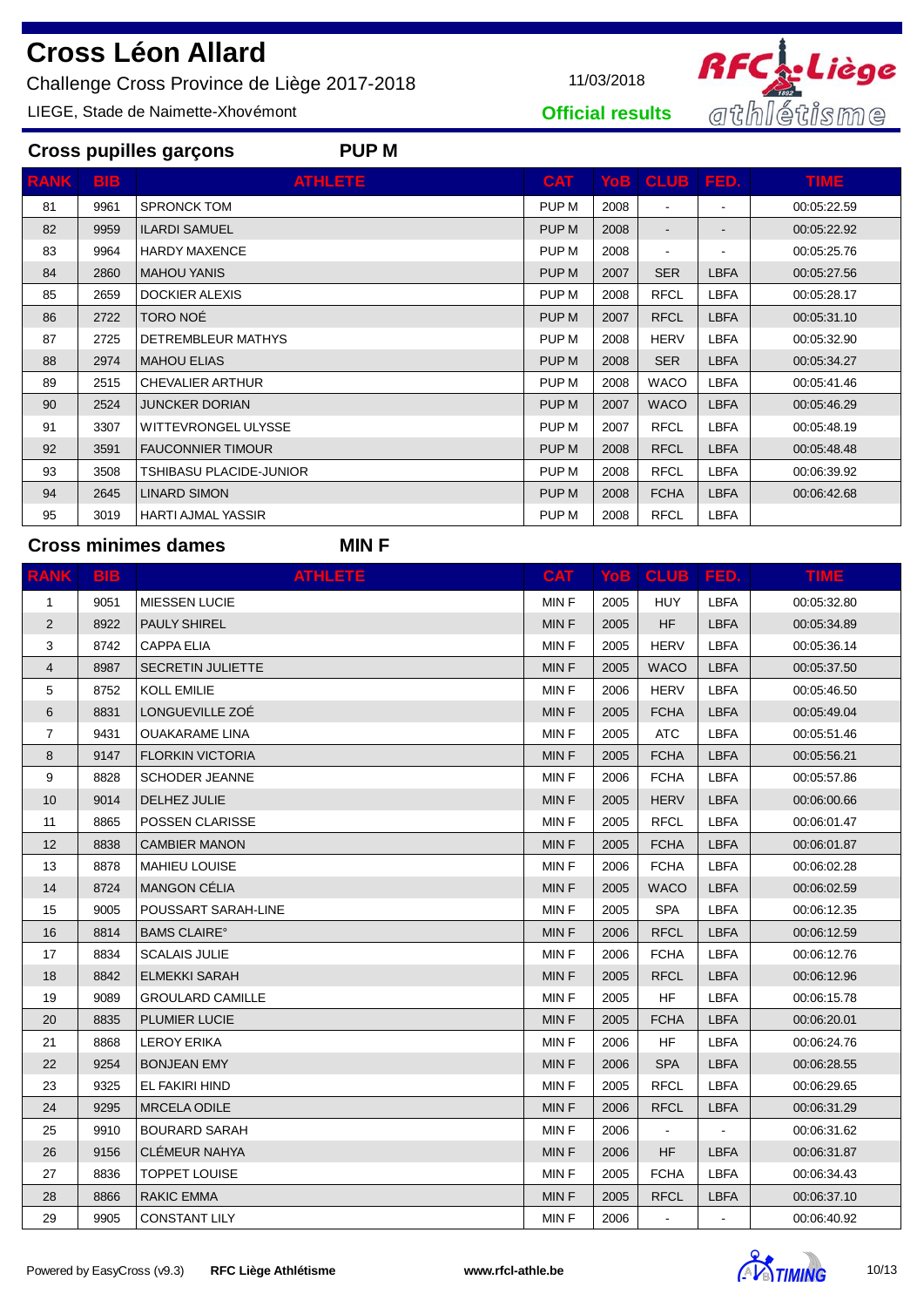Challenge Cross Province de Liège 2017-2018 11/03/2018

**Cross minimes dames MIN F**

LIEGE, Stade de Naimette-Xhovémont



**Official results**

| <b>RANK</b> | <b>BIB</b> | <b>ATHLETE</b>             | <b>CAT</b>  | YoB  | <b>CLUB</b>    | FED.        | <b>TIME</b> |
|-------------|------------|----------------------------|-------------|------|----------------|-------------|-------------|
| 30          | 9435       | <b>LEFEVRE MADISON</b>     | <b>MINF</b> | 2006 | <b>FAC</b>     | <b>LBFA</b> | 00:06:42.50 |
| 31          | 8719       | <b>CHAPELIER EMMA</b>      | MIN F       | 2005 | <b>HF</b>      | <b>LBFA</b> | 00:06:43.42 |
| 32          | 9133       | <b>BONIVER CHARLOTTE</b>   | <b>MINF</b> | 2006 | <b>HF</b>      | <b>LBFA</b> | 00:06:44.13 |
| 33          | 9962       | <b>LAHAYE FANNY</b>        | <b>MINF</b> | 2005 |                |             | 00:06:46.05 |
| 34          | 9104       | <b>HAMERS COLINE</b>       | <b>MINF</b> | 2006 | <b>HERV</b>    | <b>LBFA</b> | 00:06:48.44 |
| 35          | 9208       | <b>SIMONIS AGATHE</b>      | <b>MINF</b> | 2005 | <b>HERV</b>    | <b>LBFA</b> | 00:06:50.76 |
| 36          | 8934       | <b>SAVELBERG EMA</b>       | <b>MINF</b> | 2005 | <b>RFCL</b>    | <b>LBFA</b> | 00:06:53.35 |
| 37          | 8749       | <b>FROIDMONT PAULINE</b>   | MIN F       | 2006 | <b>HERV</b>    | <b>LBFA</b> | 00:06:56.98 |
| 38          | 9443       | <b>DOMINICZAK NAYA</b>     | <b>MINF</b> | 2006 | <b>WACO</b>    | <b>LBFA</b> | 00:06:58.04 |
| 39          | 8882       | LEJEUNE ANAE               | MIN F       | 2005 | <b>RFCL</b>    | <b>LBFA</b> | 00:06:58.82 |
| 40          | 8746       | <b>COLLAS CELIA</b>        | <b>MINF</b> | 2006 | <b>HERV</b>    | <b>LBFA</b> | 00:06:59.81 |
| 41          | 9008       | <b>ARENA OLIVIA</b>        | <b>MINF</b> | 2005 | <b>RFCL</b>    | <b>LBFA</b> | 00:07:00.93 |
| 42          | 8728       | <b>WITTEMANS INGE</b>      | <b>MINF</b> | 2006 | <b>WACO</b>    | <b>LBFA</b> | 00:07:01.82 |
| 43          | 8743       | <b>CHARLIER EMILIE</b>     | <b>MINF</b> | 2005 | <b>HERV</b>    | <b>LBFA</b> | 00:07:05.00 |
| 44          | 9613       | <b>JORGE MACANA KESSIA</b> | <b>MINF</b> | 2006 | <b>RFCL</b>    | <b>LBFA</b> | 00:07:06.12 |
| 45          | 9056       | DECKERS CHLOÉ              | MIN F       | 2005 | <b>SER</b>     | <b>LBFA</b> | 00:07:07.38 |
| 46          | 9407       | <b>CRAHAY LOLA</b>         | <b>MINF</b> | 2006 | <b>HF</b>      | <b>LBFA</b> | 00:07:11.67 |
| 47          | 8877       | <b>DIALLO FATOUMATA</b>    | MIN F       | 2006 | <b>RFCL</b>    | <b>LBFA</b> | 00:07:14.33 |
| 48          | 8844       | <b>MORIN LUCIE</b>         | <b>MINF</b> | 2006 | <b>RFCL</b>    | <b>LBFA</b> | 00:07:14.76 |
| 49          | 8718       | <b>HERVERS ANNE-LAURE</b>  | MIN F       | 2005 | <b>HERV</b>    | <b>LBFA</b> | 00:07:15.19 |
| 50          | 9532       | <b>VERMEIREN MARION</b>    | <b>MINF</b> | 2006 | <b>RFCL</b>    | <b>LBFA</b> | 00:07:23.10 |
| 51          | 8840       | ALPESSE BLANDINE           | MIN F       | 2006 | <b>FCHA</b>    | <b>LBFA</b> | 00:07:24.05 |
| 52          | 8920       | ROBERT TÉA                 | <b>MINF</b> | 2006 | <b>HUY</b>     | <b>LBFA</b> | 00:07:27.79 |
| 53          | 9615       | ZOUGGAGHI SAMIA            | MIN F       | 2006 | <b>RFCL</b>    | <b>LBFA</b> | 00:08:00.84 |
| 54          | 9649       | <b>KZIBER ILHAM</b>        | <b>MINF</b> | 2006 | <b>RFCL</b>    | <b>LBFA</b> | 00:08:13.05 |
| 55          | 9909       | <b>COSA ANGELA</b>         | MIN F       | 2006 | $\blacksquare$ |             | 00:08:36.65 |
| 56          | 9906       | ZUTS ZOE                   | MIN F       | 2006 |                |             | 00:09:04.64 |
| 57          | 9908       | L. LUCIE                   | <b>MINF</b> | 2006 | $\blacksquare$ |             |             |

**Cross minimes hommes MIN M**

| <b>RANK</b>     | <b>BIB</b> | <b>ATHLETE</b>                   | <b>CAT</b>   |      | Yob   CLUB   FED. |             | <b>TIME</b> |
|-----------------|------------|----------------------------------|--------------|------|-------------------|-------------|-------------|
| 1               | 5989       | <b>DAUCHAT CYRIL</b>             | <b>MIN M</b> | 2006 | HF                | <b>LBFA</b> | 00:05:15.37 |
| 2               | 6276       | <b>BALLMANN ROBIN</b>            | <b>MIN M</b> | 2005 | <b>HF</b>         | <b>LBFA</b> | 00:05:16.77 |
| 3               | 5918       | <b>MEIERS MATHIS</b>             | <b>MIN M</b> | 2005 | <b>HF</b>         | <b>LBFA</b> | 00:05:21.85 |
| $\overline{4}$  | 6061       | PIROTTE CLÉMENT                  | <b>MIN M</b> | 2005 | <b>HUY</b>        | <b>LBFA</b> | 00:05:22.06 |
| 5               | 5950       | ALPESSE NICOLAS                  | <b>MIN M</b> | 2006 | <b>FCHA</b>       | <b>LBFA</b> | 00:05:26.63 |
| 6               | 6665       | <b>BRANDT FRANÇOIS</b>           | <b>MIN M</b> | 2005 | <b>SER</b>        | <b>LBFA</b> | 00:05:29.88 |
| $\overline{7}$  | 5812       | <b>BREVERS ROBIN</b>             | <b>MIN M</b> | 2005 | <b>WACO</b>       | <b>LBFA</b> | 00:05:30.59 |
| 8               | 5988       | <b>HUBERLAND VICTOR</b>          | <b>MIN M</b> | 2005 | <b>WACO</b>       | <b>LBFA</b> | 00:05:31.11 |
| 9               | 6437       | <b>BURLET MATHIS</b>             | MIN M        | 2006 | <b>FCHA</b>       | <b>LBFA</b> | 00:05:32.57 |
| 10 <sup>1</sup> | 5885       | <b>GEADA DA SILVA ANDRE NATH</b> | <b>MIN M</b> | 2005 | <b>WACO</b>       | <b>LBFA</b> | 00:05:34.60 |
| 11              | 6260       | KEUTGEN NATHANAËL                | MIN M        | 2005 | <b>HUY</b>        | <b>LBFA</b> | 00:05:35.47 |
| 12              | 6454       | <b>VELAZQUEZ SAEZ TANGUY</b>     | <b>MIN M</b> | 2006 | <b>FAC</b>        | <b>LBFA</b> | 00:05:38.66 |
| 13              | 6278       | PIETTE TOM                       | MIN M        | 2006 | <b>HF</b>         | <b>LBFA</b> | 00:05:40.38 |
| 14              | 5946       | <b>CARMANS LOUIS</b>             | <b>MIN M</b> | 2005 | <b>FCHA</b>       | <b>LBFA</b> | 00:05:42.71 |
| 15              | 5996       | <b>KALIN LIONEL</b>              | <b>MIN M</b> | 2005 | HF.               | <b>LBFA</b> | 00:05:46.03 |
| 16              | 5817       | <b>FROIDMONT ANTONIN</b>         | <b>MIN M</b> | 2006 | <b>WACO</b>       | <b>LBFA</b> | 00:05:47.09 |

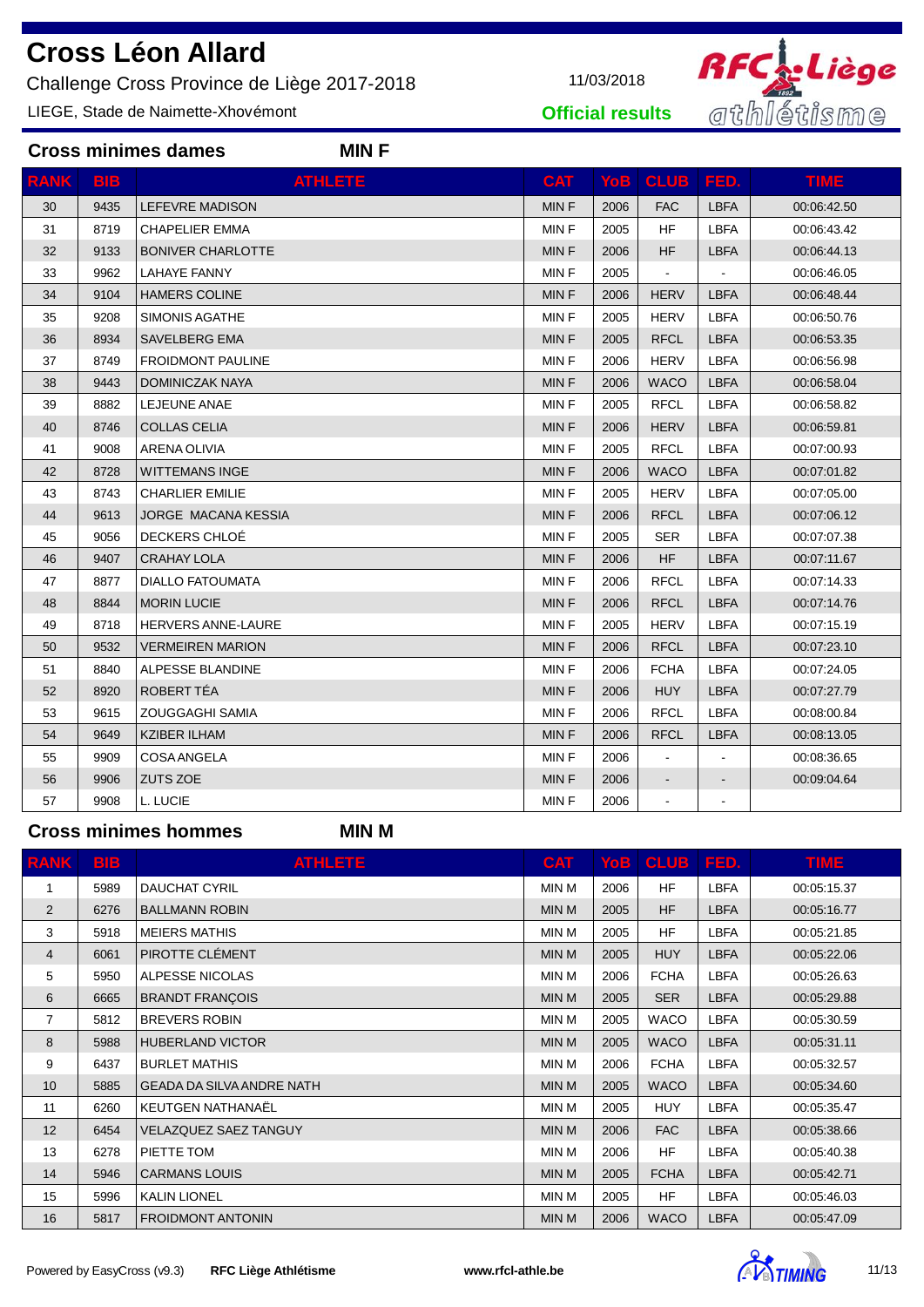Challenge Cross Province de Liège 2017-2018 11/03/2018

**Cross minimes hommes MIN M**

LIEGE, Stade de Naimette-Xhovémont



**Official results**

| <b>RANK</b> | BIB  | <b>ATHLETE</b>              | <b>CAT</b>   |      | Yob   CLUB   FED. |             | <b>TIME</b> |
|-------------|------|-----------------------------|--------------|------|-------------------|-------------|-------------|
| 17          | 6494 | NIJSSEN GORIK               | <b>MIN M</b> | 2006 | <b>WACO</b>       | <b>LBFA</b> | 00:05:48.13 |
| 18          | 5939 | <b>GRANDJEAN JOSHUA</b>     | <b>MIN M</b> | 2005 | <b>RFCL</b>       | <b>LBFA</b> | 00:05:49.97 |
| 19          | 6056 | MICHOTTE BRUNO              | MIN M        | 2006 | <b>HUY</b>        | <b>LBFA</b> | 00:05:52.89 |
| 20          | 5816 | <b>FADDA ALEXIS</b>         | <b>MIN M</b> | 2005 | <b>WACO</b>       | <b>LBFA</b> | 00:05:55.68 |
| 21          | 6575 | <b>HERMAN LOAN</b>          | MIN M        | 2005 | <b>SER</b>        | <b>LBFA</b> | 00:05:57.15 |
| 22          | 5993 | DELBUSHAYE ETHAN            | <b>MIN M</b> | 2005 | <b>HF</b>         | <b>LBFA</b> | 00:05:57.83 |
| 23          | 6231 | <b>MORIELLO LORIS</b>       | <b>MIN M</b> | 2005 | <b>RFCL</b>       | LBFA        | 00:06:00.25 |
| 24          | 6060 | <b>RIGA DORIAN</b>          | <b>MIN M</b> | 2006 | <b>HUY</b>        | <b>LBFA</b> | 00:06:02.86 |
| 25          | 6144 | AIT ABBOU DRISS             | MIN M        | 2006 | <b>RFCL</b>       | LBFA        | 00:06:04.14 |
| 26          | 5949 | <b>DESMEDT LUCIEN</b>       | <b>MIN M</b> | 2005 | <b>FCHA</b>       | <b>LBFA</b> | 00:06:05.40 |
| 27          | 6608 | DRAIDIA ACHRAF              | MIN M        | 2005 | <b>RFCL</b>       | <b>LBFA</b> | 00:06:10.39 |
| 28          | 6477 | <b>KEMPENEERS ROBIN</b>     | <b>MIN M</b> | 2006 | <b>RFCL</b>       | <b>LBFA</b> | 00:06:10.84 |
| 29          | 6299 | <b>QUOIRIN JONATHAN</b>     | MIN M        | 2005 | SER               | LBFA        | 00:06:11.92 |
| 30          | 5920 | <b>BONHOMME HUGO</b>        | <b>MIN M</b> | 2006 | <b>RFCL</b>       | <b>LBFA</b> | 00:06:13.76 |
| 31          | 6458 | VOOS CÉLIEN                 | MIN M        | 2006 | <b>FCHA</b>       | LBFA        | 00:06:14.52 |
| 32          | 5991 | <b>DEJALLE SACHA</b>        | <b>MIN M</b> | 2005 | <b>HF</b>         | <b>LBFA</b> | 00:06:16.16 |
| 33          | 6342 | DEMARCHE LUCAS              | MIN M        | 2005 | <b>RFCL</b>       | <b>LBFA</b> | 00:06:18.02 |
| 34          | 6681 | <b>JEUKENNE SIMON</b>       | <b>MIN M</b> | 2005 | <b>HERV</b>       | <b>LBFA</b> | 00:06:19.45 |
| 35          | 5842 | MONSEZ LUCAS                | <b>MIN M</b> | 2005 | <b>HERV</b>       | LBFA        | 00:06:19.93 |
| 36          | 5820 | <b>JARDON NICOLAS</b>       | <b>MIN M</b> | 2006 | <b>WACO</b>       | <b>LBFA</b> | 00:06:22.83 |
| 37          | 5926 | <b>GARSOUX CLEMENT</b>      | <b>MIN M</b> | 2006 | <b>SPA</b>        | <b>LBFA</b> | 00:06:24.33 |
| 38          | 6544 | <b>REUL LOUIS</b>           | <b>MIN M</b> | 2006 | <b>HF</b>         | <b>LBFA</b> | 00:06:24.77 |
| 39          | 6307 | <b>KRAUTH LUDOVIC</b>       | MIN M        | 2005 | HF                | <b>LBFA</b> | 00:06:25.50 |
| 40          | 5822 | LAMBRECHT THIBAULT          | <b>MIN M</b> | 2006 | <b>WACO</b>       | <b>LBFA</b> | 00:06:26.92 |
| 41          | 5994 | DUVIVIER ALEX               | MIN M        | 2006 | <b>HF</b>         | <b>LBFA</b> | 00:06:28.28 |
| 42          | 6254 | LORQUET RAPHAËL             | <b>MIN M</b> | 2006 | <b>RFCL</b>       | <b>LBFA</b> | 00:06:28.57 |
| 43          | 6306 | <b>RENSONNET SAMUEL</b>     | MIN M        | 2006 | <b>HF</b>         | <b>LBFA</b> | 00:06:28.92 |
| 44          | 6062 | <b>CREMASCO MATTEO</b>      | <b>MIN M</b> | 2006 | <b>WACO</b>       | <b>LBFA</b> | 00:06:31.74 |
| 45          | 5841 | <b>MONSEZ BASTIEN</b>       | MIN M        | 2005 | <b>HERV</b>       | LBFA        | 00:06:32.30 |
| 46          | 6074 | <b>VANGEEBERGEN BASTIEN</b> | <b>MIN M</b> | 2006 | <b>RFCL</b>       | <b>LBFA</b> | 00:06:33.23 |
| 47          | 6249 | LOUIS GILLES                | MIN M        | 2006 | <b>SPA</b>        | <b>LBFA</b> | 00:06:35.18 |
| 48          | 5940 | <b>CRAUWELS LOUIS</b>       | <b>MIN M</b> | 2005 | <b>RFCL</b>       | <b>LBFA</b> | 00:06:38.19 |
| 49          | 5919 | <b>MOROVICH NICOLAS</b>     | <b>MIN M</b> | 2005 | <b>RFCL</b>       | LBFA        | 00:06:38.59 |
| 50          | 6162 | <b>BOLLAND HUGUES</b>       | <b>MIN M</b> | 2005 | <b>RFCL</b>       | <b>LBFA</b> | 00:06:39.09 |
| 51          | 5824 | MINGIEDI M'PEMBELE VOVA Y   | MIN M        | 2006 | <b>WACO</b>       | LBFA        | 00:06:44.28 |
| 52          | 5807 | <b>BOUS XAVIER</b>          | <b>MIN M</b> | 2006 | LACE              | <b>LBFA</b> | 00:06:49.26 |
| 53          | 6250 | SPAILIER ALOIS              | MIN M        | 2006 | <b>SPA</b>        | LBFA        | 00:06:50.05 |
| 54          | 9957 | <b>GUISSART ARNAUD</b>      | <b>MIN M</b> | 2006 |                   |             | 00:06:50.97 |
| 55          | 5992 | DELBUSHAYE MATÉO            | MIN M        | 2005 | HF                | <b>LBFA</b> | 00:06:52.17 |
| 56          | 6331 | LOSENBERGH SACHA            | <b>MIN M</b> | 2006 | <b>SER</b>        | <b>LBFA</b> | 00:07:01.52 |
| 57          | 6214 | <b>HOFMANN ADRIEN</b>       | MIN M        | 2006 | <b>SER</b>        | <b>LBFA</b> | 00:07:01.77 |
| 58          | 9911 | <b>GILLON MAXIME</b>        | <b>MIN M</b> | 2006 |                   |             | 00:09:04.43 |

## **Cross juniors hommes JUN M**

| <b>RANK</b> | BIB. | ATHLETE.        | <b>CAT</b> |      | YOB   CLUB   FED. |      | <b>TIME</b> |
|-------------|------|-----------------|------------|------|-------------------|------|-------------|
|             | 678  | AREND DYLAN     | JUN M      | 1999 | <b>SER</b>        | ∟BFA | 00:29:55.99 |
| <u>.</u>    | 617  | RONDAL BENJAMIN | JUN M      | 2000 | <b>HERV</b>       | LBFA | 00:30:53.31 |